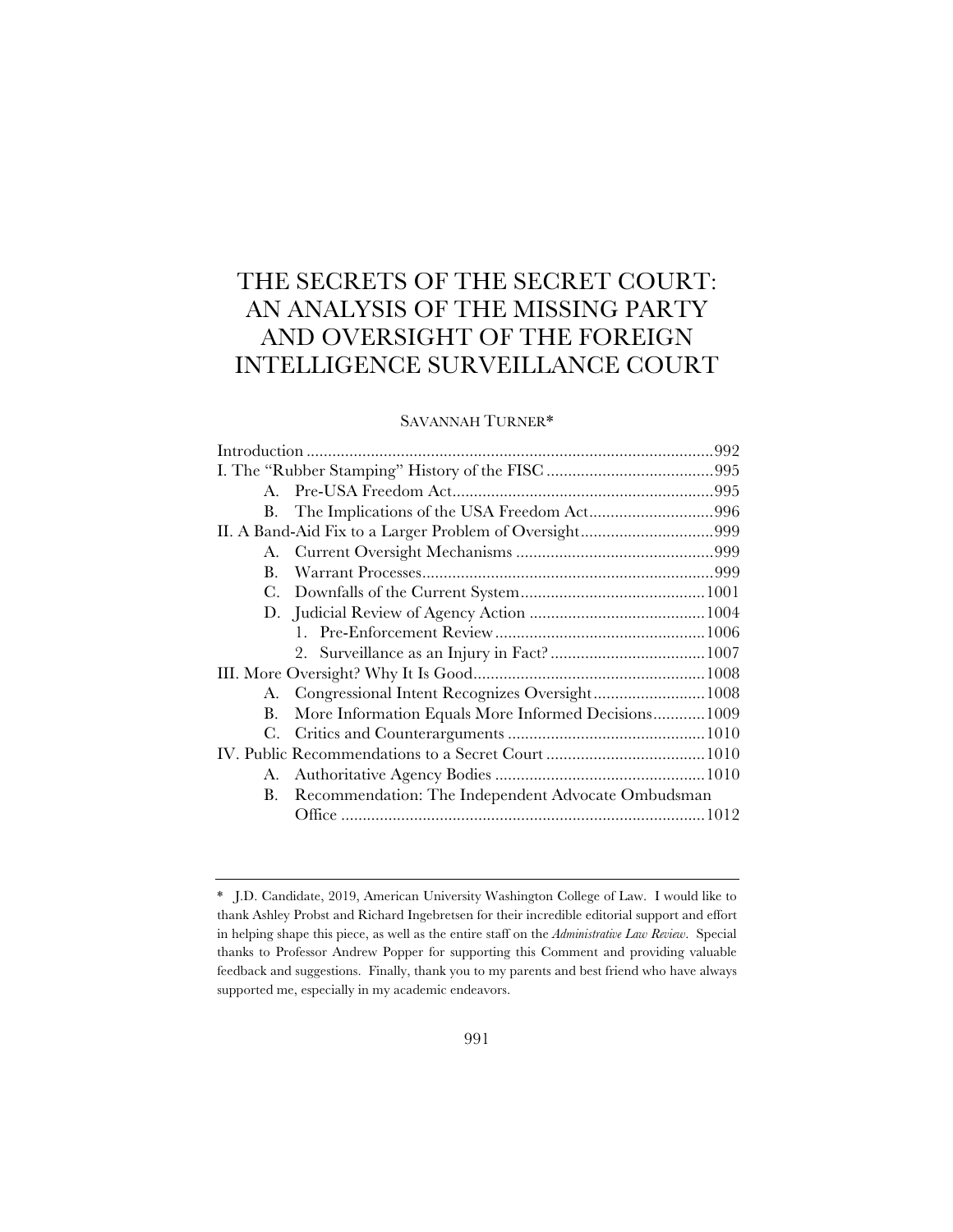| C. Practical Applications of an Independent Ombudsman |  |  |
|-------------------------------------------------------|--|--|
|                                                       |  |  |
|                                                       |  |  |
|                                                       |  |  |
|                                                       |  |  |
|                                                       |  |  |

#### INTRODUCTION

In 1978, Congress passed the Foreign Intelligence Surveillance Act<sup>1</sup> (FISA) in response to groundbreaking revelations that the U.S. government conducted surveillance of U.S. persons.2 FISA established that noncriminal surveillance within the United States was permissible *only* for foreign intelligence purposes.3 There are two notable aspects of FISA: (1) § 7024 and (2) the Foreign Intelligence Surveillance Court (FISC).5

The FISC serves a dual purpose to protect the privacy interests and rights of U.S. persons and to combat and thwart terrorism.6 The FISC has eleven federal district court judges who sit on the court on a rotating basis and serve a maximum term of seven years.7 The Chief Justice of the U.S. Supreme Court appoints judges to the FISC, where at least three judges must reside within twenty miles of the District of Columbia at any given time.8 The FISC has jurisdiction to grant applications over four main types of activities: (1) electronic surveillance, (2) physical searches, (3) pen or trap surveillance, $9$  and (4) compelled production of tangible things.<sup>10</sup>

<sup>1</sup>. Foreign Intelligence Surveillance Act of 1978, Pub. L. No. 95–511, 92 Stat. 1783 (codified at 50 U.S.C. § 1801 (2012)).

<sup>2.</sup> *See* JAMES G. MCADAMS, III, FOREIGN INTELLIGENCE SURVEILLANCE ACT (FISA): AN OVERVIEW 2 (explaining how historically U.S. presidents claimed inherent authority to conduct warrantless surveillance under Article II of the Constitution).

<sup>3.</sup> *See id.* 

<sup>4.</sup> *See generally* 50 U.S.C. § 1881a (2012) (authorizing the surveillance of non-U.S. persons abroad).

<sup>5.</sup> *See* Foreign Intelligence Surveillance Act of 1978, Pub. L. No. 95-511, 92 Stat. 1783 (codified at 50 U.S.C. § 1803).

<sup>6.</sup> *See generally* MCADAMS, *supra* note 2, at 1 (noting how monitoring electronic platforms of individuals can aid in the fight against terrorism while maintaining the Foreign Intelligence Surveillance Court's (FISC's) original purpose of protecting privacy interests).

<sup>7.</sup> *See* 50 U.S.C. § 1803(a)(1).

<sup>8.</sup> *Id.*

<sup>9.</sup> Pen surveillance records telephone numbers, e-mail addresses, and other various numbers that are *transmitted by* instruments that carry wire or electronic communications, such as telephones or computers. *See* OFFICE OF INSPECTOR GEN., U.S. DEP'T OF JUSTICE,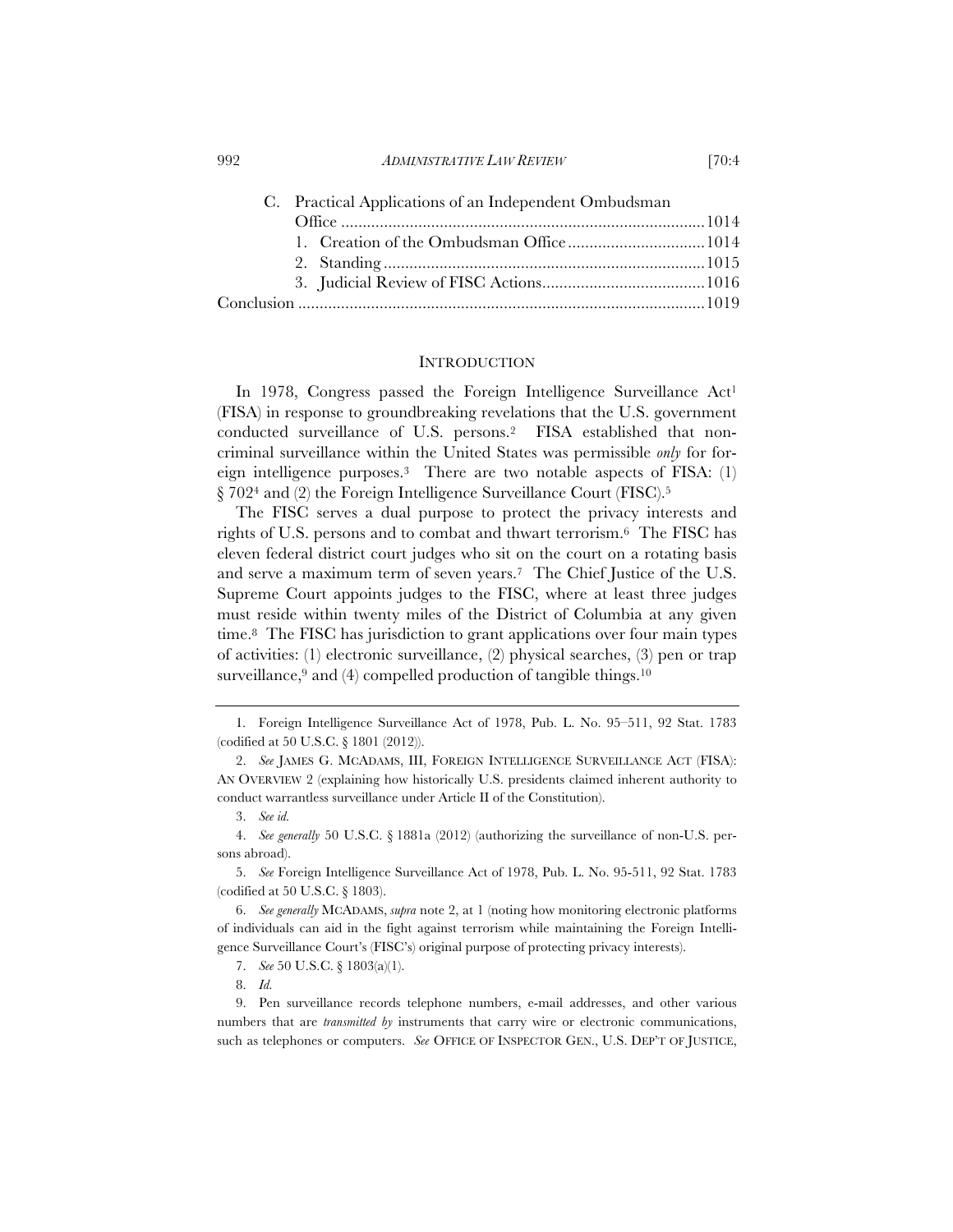The proceedings before the FISC are conducted in an ex-parte manner, where only the government is present at the certification or application hearing.11 Because adversaries to warrant applications and certifications are not made aware of the FISA proceedings against them, critics of the FISC often call the process a "rubber stamp" on any request the government makes.12

The so-called "rubber stamp" became more rampant after the September 11, 2001 terrorist attacks. Then-President George W. Bush began circumventing the FISC and authorized wide sweeping collections of data.13 After the media uncovered and disseminated this information to the public, Congress passed the FISA Amendments Act of 2008 (Amendments Act), which reauthorized FISA and broadened § 702.14

The FISC came under scrutiny again with the 2013–2014 release of classified documents detailing how the National Security Agency (NSA) gathers intelligence.15 In response to the unprecedented leaks, Congress passed the USA Freedom Act in 2015, which imposed new transparency and account-

OVERSIGHT AND REVIEW DIV. 15-06, A REVIEW OF THE FBI'S USE OF PEN REGISTER AND TRAP AND TRACE DEVICES UNDER THE FOREIGN INTELLIGENCE SURVEILLANCE ACT IN 2007 THROUGH 2009 1 (2015). Trap surveillance records telephone numbers, e-mail addresses, and other various numbers that are *received by* instruments. *Id.* This type of communication is limited because it does not record any substantive content of the communication. *Id.*

10. *See Foreign Intelligence Surveillance Court (FISC)*, ELECTRONIC PRIVACY INFO. CTR., https://epic.org/privacy/surveillance/fisa/fisc/ (last visited Oct. 31, 2018).

11. *See id.* (explaining the target of the order is not given an opportunity to be at the hearing, nor is informed of the application against him or her).

12. *See* Holly Yan, *What Is the FISA Court, and Why Is It so Secretive?*, CNN (Mar. 8, 2017, 12:55 PM), http://www.cnn.com/2017/03/08/politics/fisa-court-explainer-trnd/index. html.

13. *See* Nina Totenberg, *Why the FISA Court Is Not What It Used to Be*, NPR (June 18, 2013, 3:07 AM), https://www.npr.org/2013/06/18/191715681/why-the-fisa-court-is-notwhat-it-used-to-be; *see also* Yan, *supra* note 12.

14. Section 702 now allows the U.S. Attorney General to authorize mass collections of communications if the communications are between an individual located in the U.S. and an individual located in a foreign jurisdiction. *See* Yan, *supra* note 12. Section 702 expired at the end of 2017 and its reauthorization passed on January 19, 2018. *See* FISA Amendments Reauthorization Act of 2017, Pub. L. No. 115-118, 132 Stat. 3 (2018).

15. Edward Snowden downloaded 1.5 million files and went public with information that included but was not limited to: Verizon records from millions of customers, data collected from the PRISM program, and metadata collected from Americans' Internet history. *See* Paul Szoldra, *This Is Everything Edward Snowden Revealed in One Year of Unprecedented Top-Secret Leaks*, BUS. INSIDER (Sep. 16, 2016, 8:00 AM), http://www.businessinsider.com/ snowden-leaks-timeline-2016-9.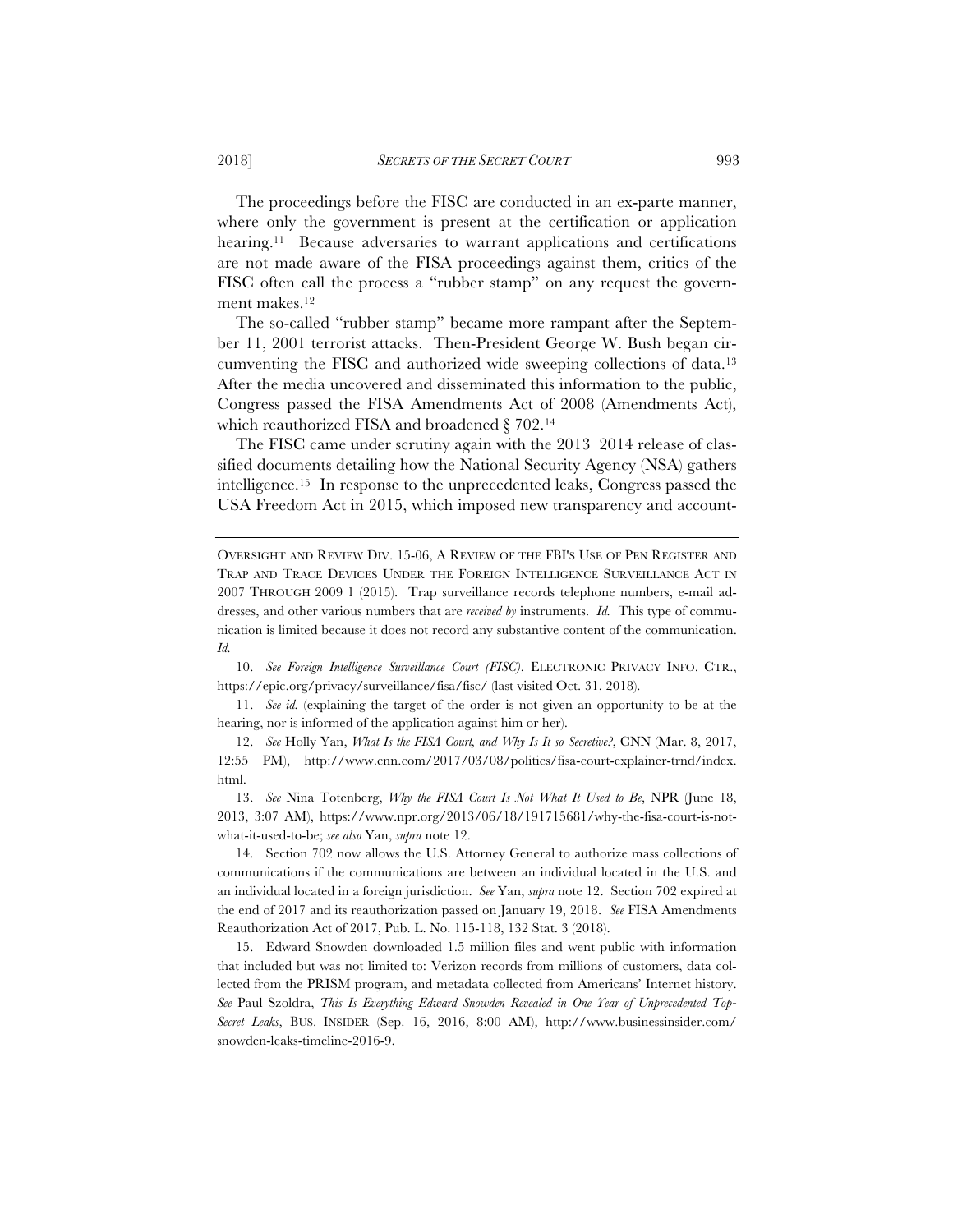ability measures for the FISC.16 The most significant change was the appointment and designation of at least five amici curiae to serve the FISC regarding specific legal or technical issues.17 Effective October 2018, the FISC has eight appointed amici.18

The FISC serves a quasi-administrative and quasi-judicial purpose within the federal government.19 Nonetheless, the Administrative Procedure Act (APA) has not been extended to agencies solely entrenched in surveillance or foreign affairs matters.20 This APA exception, however, does not apply to the FISC because the FISC is not concerned *solely* with foreign affairs matters.<sup>21</sup> Although intelligence gathering agencies have generally been uncertain under the APA, the U.S. Court of Appeals for the District of Columbia Circuit (D.C. Circuit) has hinted at the possibility of using administrative law to govern surveillance related issues.22 In *Electronic Privacy Information Center v. U.S. Department of Homeland Security*,<sup>23</sup> the D.C. Circuit considered an APA challenge to the Transportation Security Administration's (TSA's) decision to use body scanners in airports rather than standard

16. *See* ELECTRONIC PRIVACY INFO. CTR., *supra* note 10 (noting the Director of National Intelligence now must review each FISC order and determine if it "includes a significant construction or interpretation of any provision of law").

19. The FISC mirrors a common characteristic of administrative agencies; it primarily exhibits a specialized lawmaking body that hears specific issues requiring a high level of expertise. *See generally Administrative Agencies*, U.S. LEGAL, https://system.uslegal.com/admini strative-agencies/ (last visited Oct. 31, 2018) (explaining that lawmaking administrative agencies specialize in specific issues requiring specific expertise).

20. *See* 5 U.S.C. § 553(a)(1) (2012) (excluding foreign affair related issues from the Administrative Procedure Act's (APA's) rulemaking provisions).

21. The FISC authorizes not only foreign intelligence surveillance collection but also domestic surveillance collection. *See supra* note 14 and accompanying text. *See generally* United States v. Curtiss-Wright Export Corp., 299 U.S. 304, 315 (1936) (categorizing foreign affairs as a situation "entirely external to the United States").

22. *See generally* Elec. Privacy Info. Ctr. v. U.S. Dep't of Homeland Sec., 653 F.3d 1, 3 (D.C. Cir. 2011) (affirming that the Transportation Security Administration (TSA) must use a notice-and-comment period when deciding to implement body scanners at airports).

23. 653 F.3d 1 (D.C. Cir. 2011).

<sup>17.</sup> *Id.*; *see also* 50 U.S.C. § 1803(i)(1) (Supp. III 2012).

<sup>18.</sup> *See Amici Curiae*, U.S. FOREIGN INTELLIGENCE SURVEILLANCE CT., http://www.fisc. uscourts.gov/amici-curiae (last visited Oct. 31, 2018). The current amici are: (1) Jonathan G. Cedarbaum, partner at WilmerHale; (2) Laura Donohue, professor at Georgetown Law; (3) Amy Jeffress, partner at Arnold & Porter; (4) Marc Zwillinger, managing member at ZwillGen PLLC; (5) David Kris, co-founder at Culper Partners LLC; (6) Ana I. Anton, Ph.D, professor at School of Interactive Computing, Georgia Institute of Technology; (7) Ben Johnson, co-founder and Chief Technology Officer at Obsidian Security; and (8) Robert T. Lee, digital forensics and incident response lead at SANS Institute. *Id.*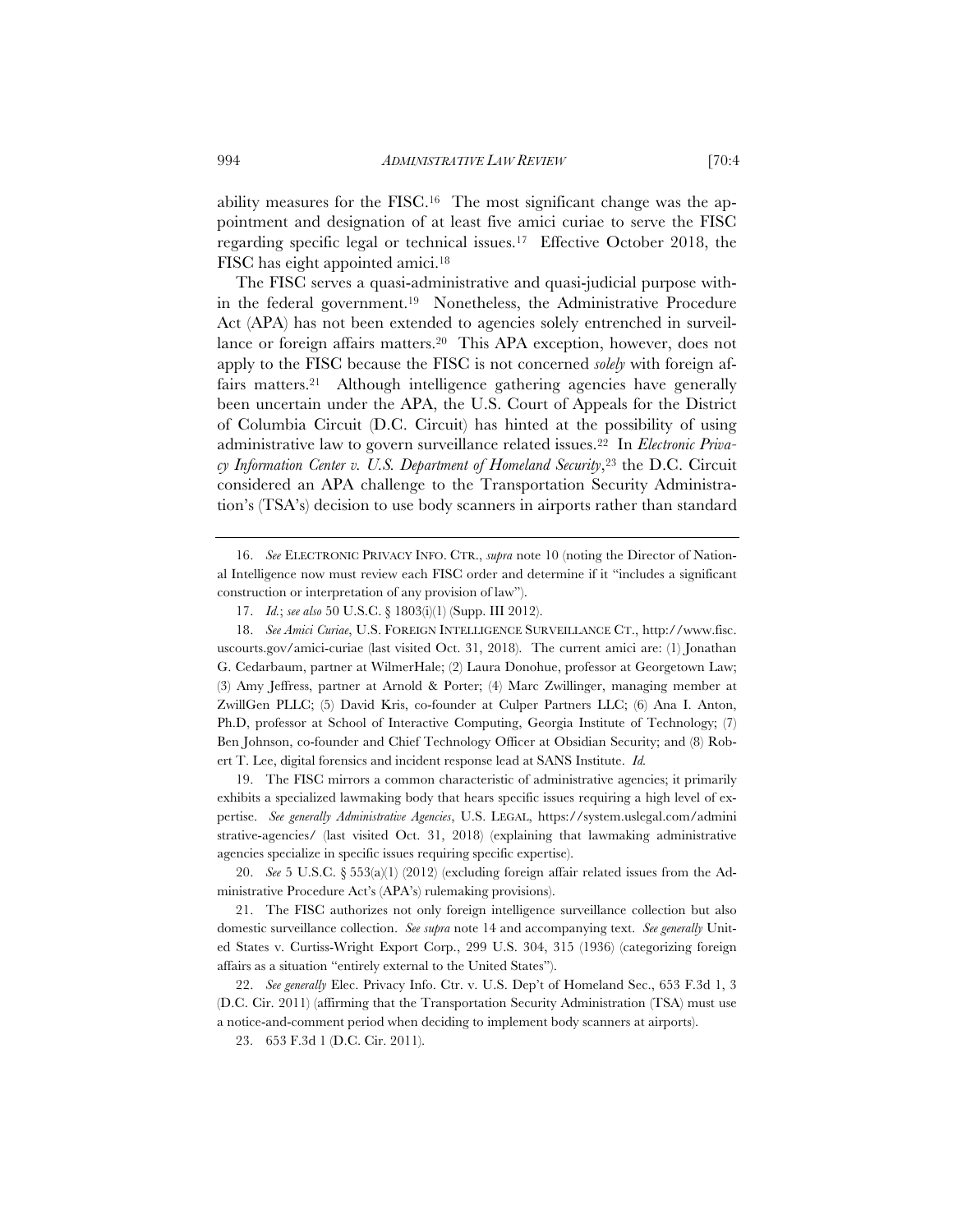metal detectors.24 The petitioners argued TSA failed to comply with the APA's notice-and-comment procedures, and the court agreed.25 While this case demonstrates the extent of federal administrative law, it nevertheless gestures at the possibility of using administrative law to substantially govern agencies engaged in surveillance related activities.26

The FISC was created through statute by the power vested in Congress in Article III of the U.S. Constitution.27 Even so, the FISC allows for public comment under the APA.28 Organizations have asserted the right to publicly petition the FISC as a federal agency, thereby affirming not only the APA's authority over the FISC, but the FISC's quasi-administrative nature.

Part I of this Comment will discuss the history and evolution of the FISC, noting the emerging role of the amici. Part II will explain why current oversight mechanisms are ineffective. It will also compare the FISC to the traditional adversarial judicial system practiced in most U.S. courts. Part III will address the advantages and disadvantages of more oversight. Lastly, Part IV assesses what more oversight can look like within the FISC and provides a recommendation that the Administrative Conference of the United States (ACUS) research and adopt an independent ombudsman entity to ensure the FISC is adhering to its mandate and provides a unique process of judicial review.

# I. THE "RUBBER STAMPING" HISTORY OF THE FISC

## *A. Pre-USA Freedom Act*

Often described as the most powerful court individuals have never heard of, the FISC has substantial discretion in its authority to grant, modify, or deny warrants.29 Between 1979 and 2012, federal agencies submitted some

29. *See* Bruce Moyer, *Washington Watch*, FED. B. ASS'N (Mar. 2015), http://www.fedbar. org/Advocacy/Washington-Watch/WW-Archives/2015/March-2015-The-Most-Powerful-

<sup>24.</sup> *Id.* at 3–4.

<sup>25.</sup> *Id.* at 4–5.

<sup>26.</sup> *See* Daphna Renan, *The Fourth Amendment as Administrative Governance*, 68 STAN. L. REV. 1039, 1098 (2016).

<sup>27.</sup> *See* U.S. CONST. art. III, § 1.

<sup>28.</sup> In 2010, the Electronic Privacy Information Center submitted comments to the FISC regarding proposed FISC rules. *See* Electronic Privacy Information Center, Comment Letter on Proposed Amended FISC Rules of Procedure (Oct. 4, 2010), https://www.jdsu pra.com/documents/ee34a6bd-0a83-45e7-be79-0a126e46c001.pdf. *See generally* 5 U.S.C.  $§$  533(b)–(e) (2012) (establishing that administrative agencies are to give general notice of proposed rules and allow individuals or institutions to petition the rules).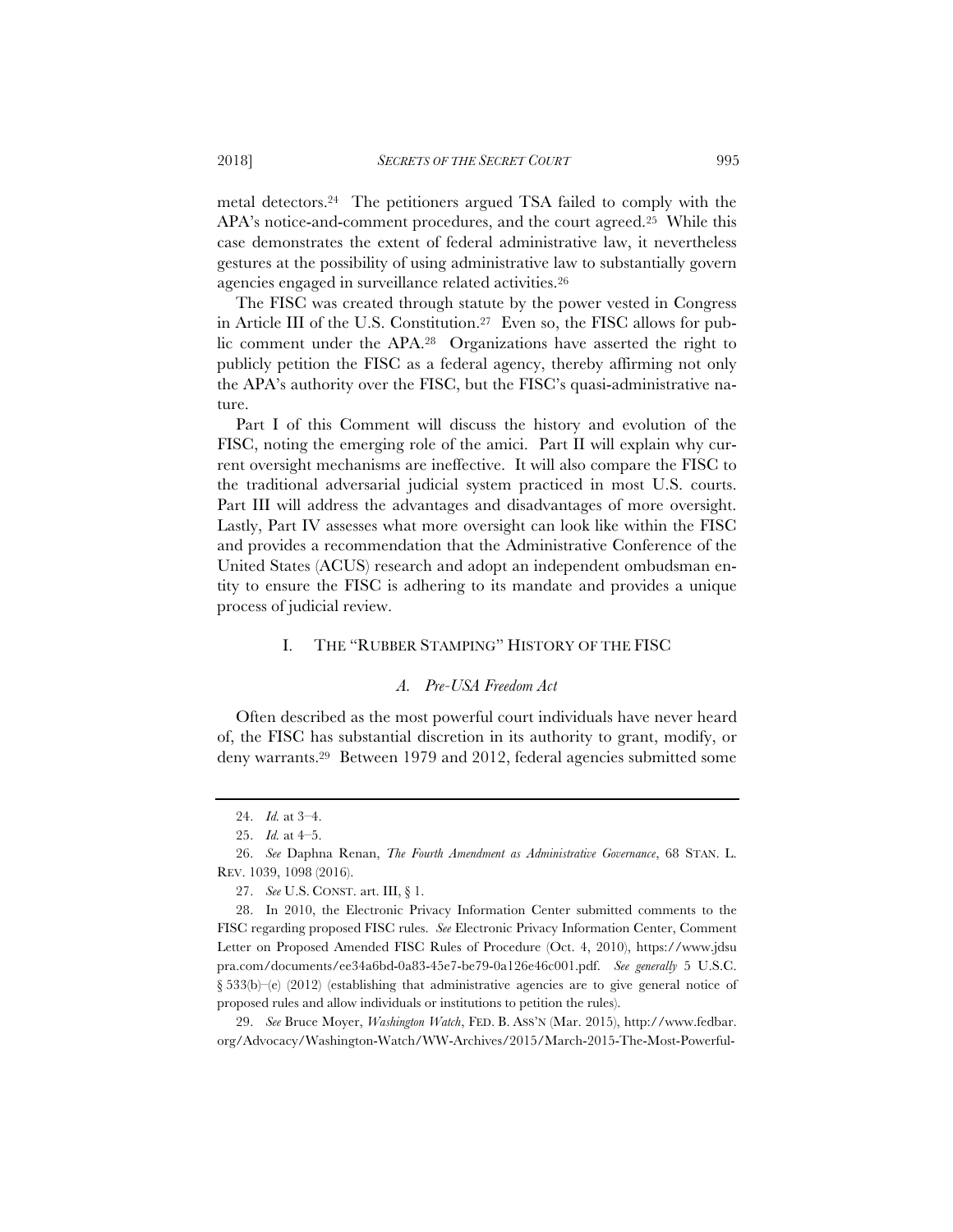33,900 ex-parte requests for various warrants under the FISC's jurisdiction.<sup>30</sup> In total, only eleven requests were denied, a 99.97% approval rate.<sup>31</sup> This can hardly be surprising, as lopsided win rates are a common characteristic of ex-parte proceedings.32 However, a win rate *this* lopsided—where the balance of individuals' privacy interests and national security interests are critical—should raise concerns. This trend continued into 2012 when the Director of the Administrative Office of the U.S. Courts (AOC) reported that the FISC received 1,856 applications and denied zero, making the FISC's warrant approval 100%.33

In early 2013, Congress's interests in the FISC processes piqued for, perhaps, the first time since the passage of the USA Patriot Act.34 In a rare meeting with Senator Diane Feinstein and District Court Judge John Bates, discussions of the warrant application, certification processes, and the interworking of the court were conducted in significant detail.35 Although the meeting was intended to quell Congress's concerns surrounding the FISC, Senator Ron Wyden, a member of the Senate Intelligence Committee, made clear that "the government can get virtually anything."36 With concerns from lawmakers growing and outrage from the American people continuing to stir, lawmakers passed the USA Freedom Act in 2015.37

# *B. The Implications of the USA Freedom Act*

The USA Freedom Act reauthorized sections of the expired USA Patriot Act.38 The Act terminated the highly controversial NSA program of bulk

Court-You-Have-Never-Heard-Of.aspx.

<sup>30.</sup> *See* Conor Clarke, Essay, *Is the Foreign Intelligence Surveillance Court Really a Rubber Stamp? Ex Parte Proceedings and the FISC Win Rate*, 66 STAN. L. REV. ONLINE 125, 125 (2014).

<sup>31.</sup> *Id.*

<sup>32.</sup> *Id.* at 126.

<sup>33.</sup> *See* U.S. COURTS, REPORTS OF THE DIRECTOR OF THE ADMINISTRATIVE OFFICE OF THE U.S. COURTS ON ACTIVITIES OF THE FOREIGN INTELLIGENCE SURVEILLANCE COURTS FOR 2012 (2013).

<sup>34.</sup> *See* Peter Wallsten et al., *For Secretive Surveillance Court, Rare Scrutiny in Wake of NSA Leaks*, WASH. POST (June 22, 2013), https://www.washingtonpost.com/politics/forsecretive-surveillance-court-rare-scrutiny-in-wake-of-nsa-leaks/2013/06/22/df9eaae6-d9fa-11e2-a016-92547bf094cc\_story.html?utm\_term=.020e770fc6ba (noting that various media reports about FISA's vast reach prompted lawmakers' attention).

<sup>35.</sup> *See id.* (describing meetings with former FISC judges as highly unusual).

<sup>36.</sup> *See id.* (stating that the FISC gives the federal government access to Americans' credit card usage and firearm purchases, among other tangibles).

<sup>37.</sup> *See* USA Freedom Act of 2015, Pub. L. No. 114-23, 129 Stat. 268.

<sup>38.</sup> *See USA Freedom Act: What's In, What's Out*, WASH. POST (June 2, 2015),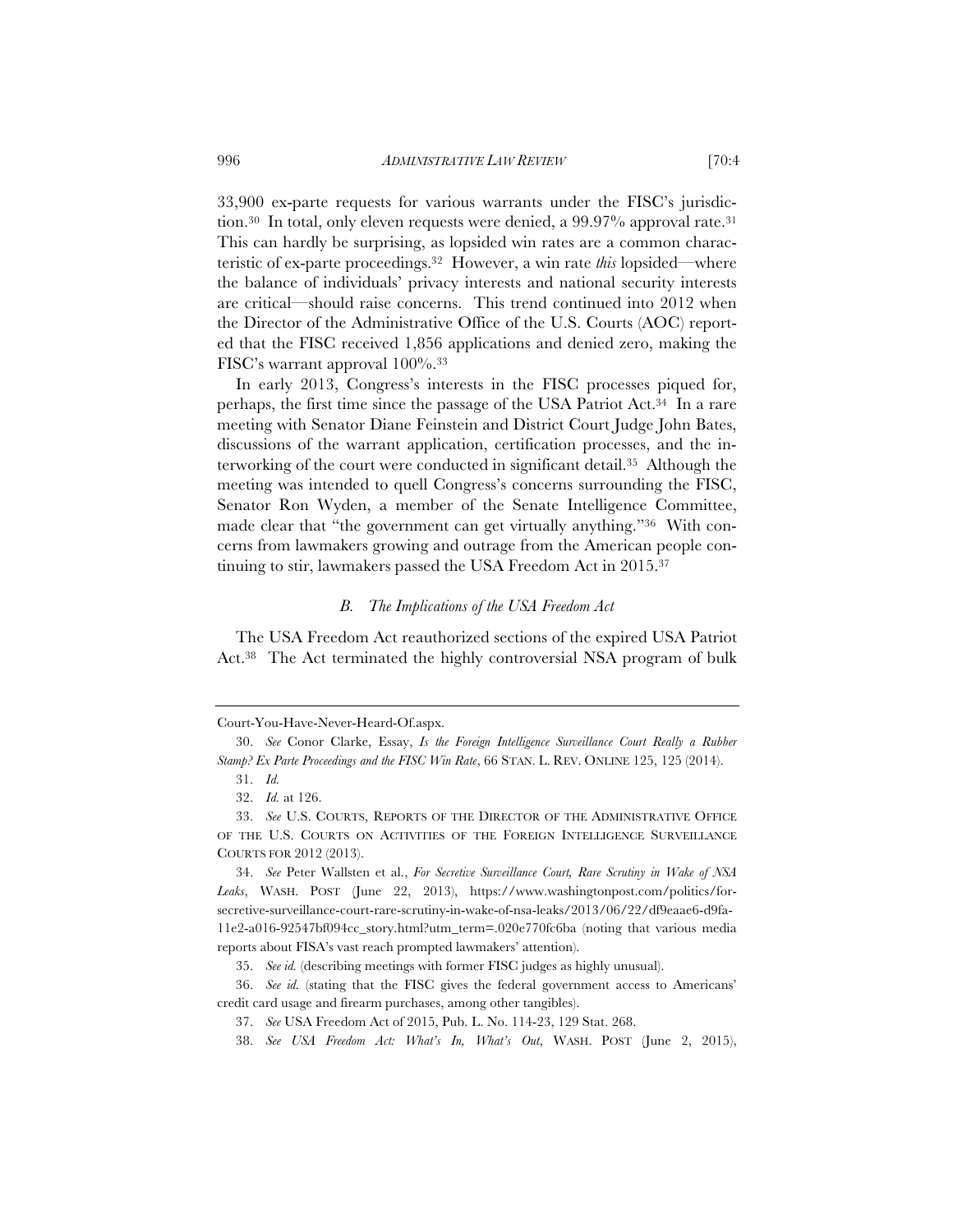collection of telephone records and required more transparency measures to be taken by the FISC.39

The FISC is given complete authority and discretion to determine who to appoint as an amicus curiae.40 The statutory authority controlling the implementation of the amici is left to the broad discretion of the court.<sup>41</sup> In fact, the only statutory requirements the FISC must abide by are: (1) an amicus curiae must be an expert in civil liberties, intelligence collection, communications technology, or another area that may be useful to the court and (2) an amicus curiae must have a security clearance.42 Once an amicus curiae is appointed, he or she serves pursuant to rules the presiding judge establishes.43 However, an amicus curiae cannot be used by the presiding judge unless, *in the court's opinion*, a novel or significant interpretation of the law is presented.44 Fortunately for the presiding judge, a provision within the statute permits dismissing the mandated amicus curiae when "the court issues a finding that such appointment is not appropriate."45 Nonetheless, the statute fails to define "not appropriate," leaving it up to the court's interpretation.46 The court in *In re Applications of the Federal Bureau of Investigation for Orders Requiring the Production of Tangible Things*47 found the appointment of an amicus curiae is generally not appropriate when obvious legal issues or legal conclusions are involved, even when the issue presented

https://www.washingtonpost.com/graphics/politics/usa-freedom-act/; *see also* 50 U.S.C. § 1803 (2012 & Supp. III 2016); USA Freedom Act of 2015, Pub. L. No. 114-23, 129 Stat. 268.

<sup>39.</sup> The new measures include (1) declassification of FISC opinions containing a significant legal interpretation, (2) reporting requirements to FISA authorities, (3) allowing private companies more latitude in publishing FISA applications received, and (4) the formation of amici. *See* 50 U.S.C. § 1803; USA Freedom Act of 2015, Pub. L. No. 114-23, 129 Stat. 268.

<sup>40.</sup> *See generally* 50 U.S.C. § 1803(a)(1)(i) (explaining further that there is no confirmation process involved).

<sup>41.</sup> *See* Ben Cook, Note, *The New FISA Court Amicus Should be Able to Ignore Its Congressionally Imposed Duty*, 66 AM. U. L. REV. 539, 544 (2017) (stating that the statute gives the FISC "broad discretion to control whether the amicus participates").

<sup>42.</sup> *See* 50 U.S.C. § 1803(i)(3)(A)–(B).

<sup>43.</sup> *See id.* § 1803(i)(1).

<sup>44.</sup> *See id.* § 1803(i)(2)(A); *see also* Chad Squitieri, Essay, *The Limits of the Freedom Act's Amicus Curiae*, 11 WASH. J. L. TECH.&ARTS 197, 204 (2015) (using the word "shall" implies that the FISC must appoint an amicus curiae in that setting).

<sup>45.</sup> *See* 50 U.S.C. § 1803(i)(2)(A); *see also* Squitieri, *supra* note 44, at 204 (explicitly providing that the court can opt out of the amici, contradicting its seemingly compulsory language).

<sup>46.</sup> *See generally* 50 U.S.C. § 1803 (lacking any definition for "not appropriate").

<sup>47.</sup> Nos. BR 15-77, BR 15-78 (FISA Ct. June 17, 2015).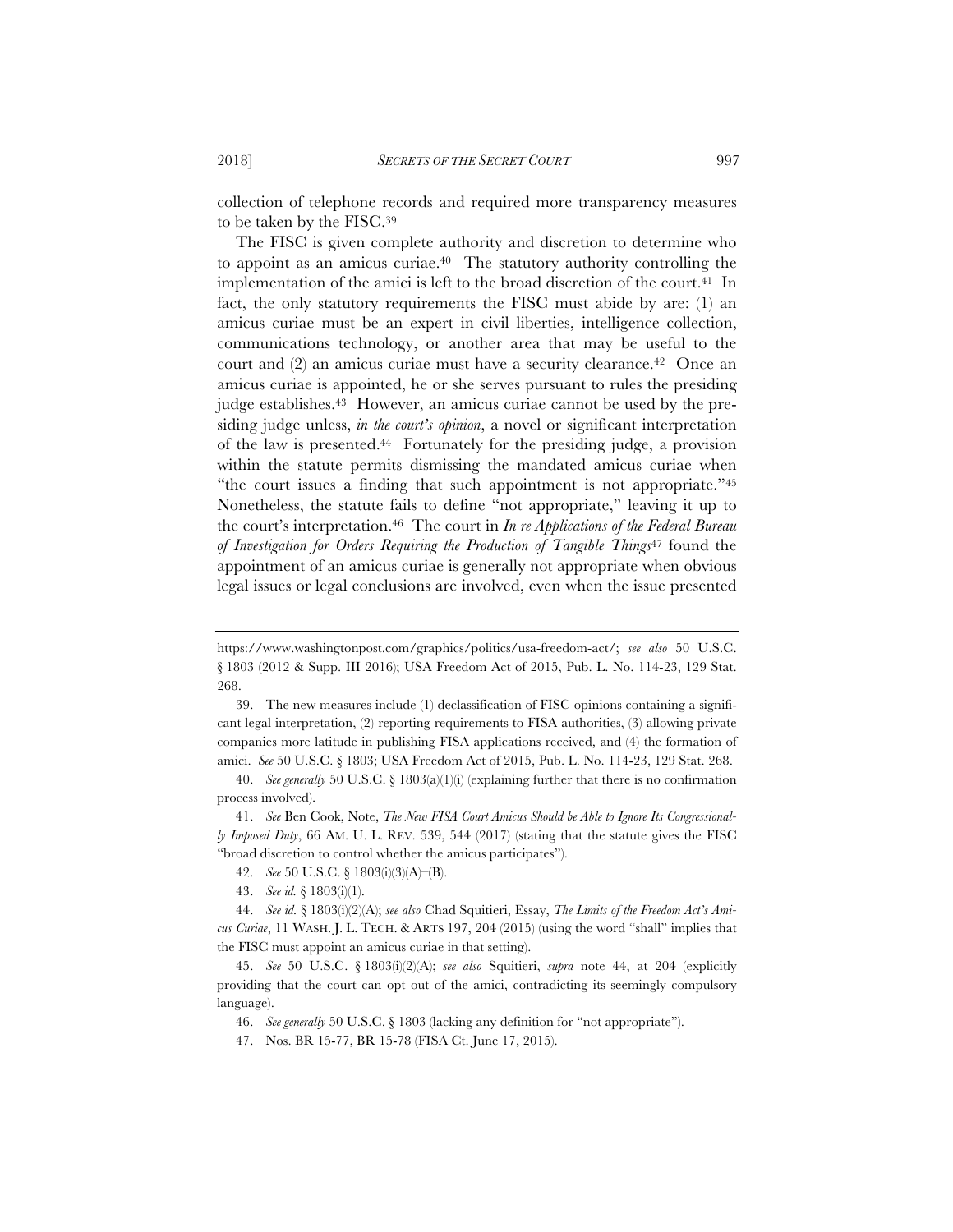is "novel or significant."48 This standard is, similar to the FISC's statutory authority, subjective and discretionary; what an "obvious" legal issue is to one presiding FISC judge may not be obvious to a different presiding judge.

Additionally, the amici are limited to three types of arguments when their expertise is requested by the court: (1) legal arguments that advance the protection of individual civil liberties and privacy interests, (2) information related to intelligence collection or communication technology, and  $(3)$  other legal arguments the presiding judge wants to hear.<sup>49</sup> When an amicus curiae is determined to be appropriate, the court determines what information is relevant to the duties of the amicus curiae; thus allowing the court to further control the information given to the amicus curiae in preparation for the hearing.50

The statute mandated the amici to be appointed by November 29, 2015, but the court used the amici well before the mandated deadline.<sup>51</sup> After November 2015, the FISC could no longer use the lack of amici appointments as an excuse to avoid their use.52 However, the FISC's use of the amici fared worse in 2016. In 2016, FISC received 1,752 applications and denied nine applications denied in full, equating to 99.486% approval.53 Moreover, an amicus was appointed in only one instance.<sup>54</sup>

52. *See* U.S. COURTS, *supra* note 51 (observing that the use of an amicus was denied five times because it was impractical to appoint an amicus so soon after the provision became law).

53. *See generally* U.S. COURTS, REPORT OF THE DIRECTOR OF THE ADMINISTRATIVE OFFICE OF THE U.S. COURTS ON ACTIVITIES OF THE FOREIGN INTELLIGENCE SURVEILLANCE COURTS FOR 2016 (2016), http://www.uscourts.gov/sites/default/files/ao\_ foreign\_int\_surveillance\_court\_annual\_report\_2016\_final.pdf (describing various FISC statistics).

54. *Id.* The appointment of the amicus curiae did not come from the FISC itself, but from the Foreign Intelligence Surveillance Court of Review (FISCR), to which the court disregarded all arguments made by the amicus curiae. *See In re* Certified Question of Law, 858 F.3d 591, 595 (FISA Ct. Rev. 2016).

<sup>48.</sup> *See id.* at 6 (explaining that if no reasonable jurist would reach a different decision, an amicus curiae is not required under the statute).

<sup>49.</sup> *See* 50 U.S.C. § 1803(i)(4)(A)–(C).

<sup>50.</sup> *See id.* § 1803(i)(6)(A)(i).

<sup>51.</sup> *See id.* § 1803(i)(1); *see also* U.S. COURTS, REPORT OF THE DIRECTOR OF THE ADMINISTRATIVE OFFICE OF THE U.S. COURTS ON ACTIVITIES OF THE FOREIGN INTELLIGENCE SURVEILLANCE COURTS FOR 2015 (2015), http://www.uscourts.gov/sites/ default/files/fisc\_annual\_report\_2015.pdf (noting between June 8, 2015 and December 31, 2015, the FISC granted the use of an amicus curiae four times and denied the use of an amicus curiae five times).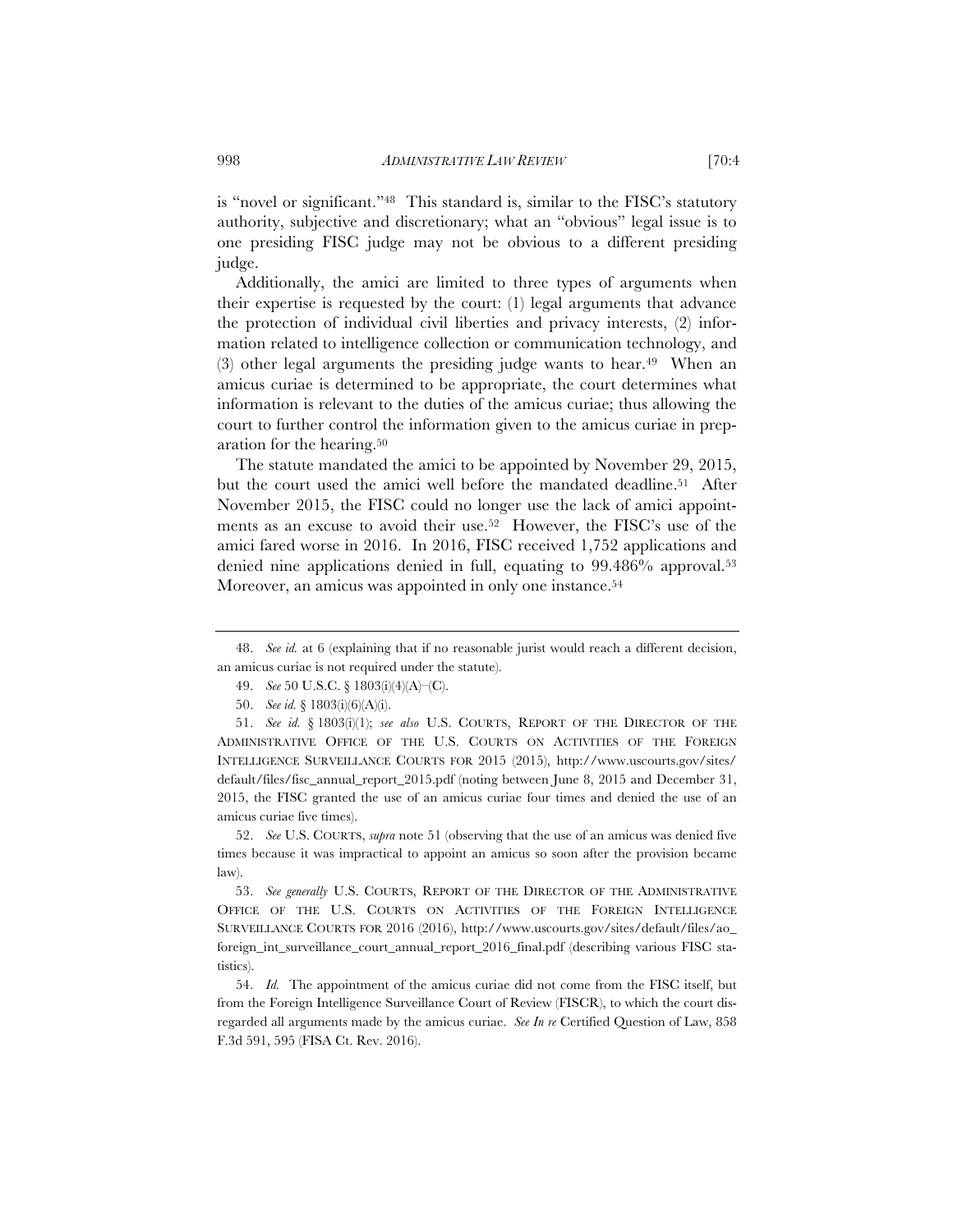#### II. A BAND-AID FIX TO A LARGER PROBLEM OF OVERSIGHT

#### *A. Current Oversight Mechanisms*

There are two oversight mechanisms written into FISA to balance security and individual privacy interests. The first mechanism is the Foreign Intelligence Surveillance Court of Review (FISCR).55 The FISCR is comprised of a panel of three district court judges appointed by the Chief Justice of the Supreme Court.56 The FISCR has authority to hear cases when  $(1)$  the Government appeals the denial of an order,<sup>57</sup>  $(2)$  there is a need for uniformity within decisions, or (3) the interest of justice so requires.58

The second mechanism is the amici. However, this mechanism gives complete discretion to one presiding judge at any given time.59 According to the USA Freedom Act, the presiding judge is allowed to pick any amicus curiae he or she chooses within broad statutory requirements and without an official confirmation process.60 The amici are limited in their role based on whether the court wants the amici present, and the information given to the amici is determined entirely by the presiding judge. $61$ 

#### *B. Warrant Processes*

One stark difference between traditional criminal courts and the quasiadministrative FISC is the warrant standard. In the United States, there are two main mechanisms through which a warrant for surveillance can be authorized: (1) Title III of the U.S. Criminal Code, and (2) the  $FISC.<sup>62</sup>$  A

<sup>55.</sup> *See generally* 50 U.S.C. § 1803(b) (2012) (establishing the FISCR and its governing authority).

<sup>56.</sup> *Id.*

<sup>57.</sup> *Id.*

<sup>58.</sup> *See* 50 U.S.C. § 1803(j) (2012 & Supp. III 2016).

<sup>59.</sup> *See supra* Part I.B. (explaining the various statutory discretionary functions that are left up to the presiding FISC judge to determine).

<sup>60.</sup> *See generally* 50 U.S.C. § 1803(i) (Supp. III 2016) (establishing requirements, or lack thereof, of choosing the amicus curiae).

<sup>61.</sup> *See id.* § 1803(i)(2)(A), (i)(6)(A)(i). The USA Freedom Act requires the amici to have access to a wide array of legal documents, but those materials can be limited when "the court determines [the documents] are relevant to the duties of the amicus curiae." *See* USA Freedom Act of 2015, Pub. L. No. 114-23, § 103(i)(6)(A)(i), 129 Stat. 268, 280.

<sup>62.</sup> *See generally* OFFICE U.S. ATT'YS, CRIMINAL RESOURCE MANUAL 28 (2012), https://www.justice.gov/usam/criminal-resource-manual-28-electronic-surveillance-title-iiiapplications (stating the requirements for a Title III warrant); 50 U.S.C.  $\S$  1803 (2012 & Supp. III 2016) (establishing the FISC and its duty to hear surveillance applications).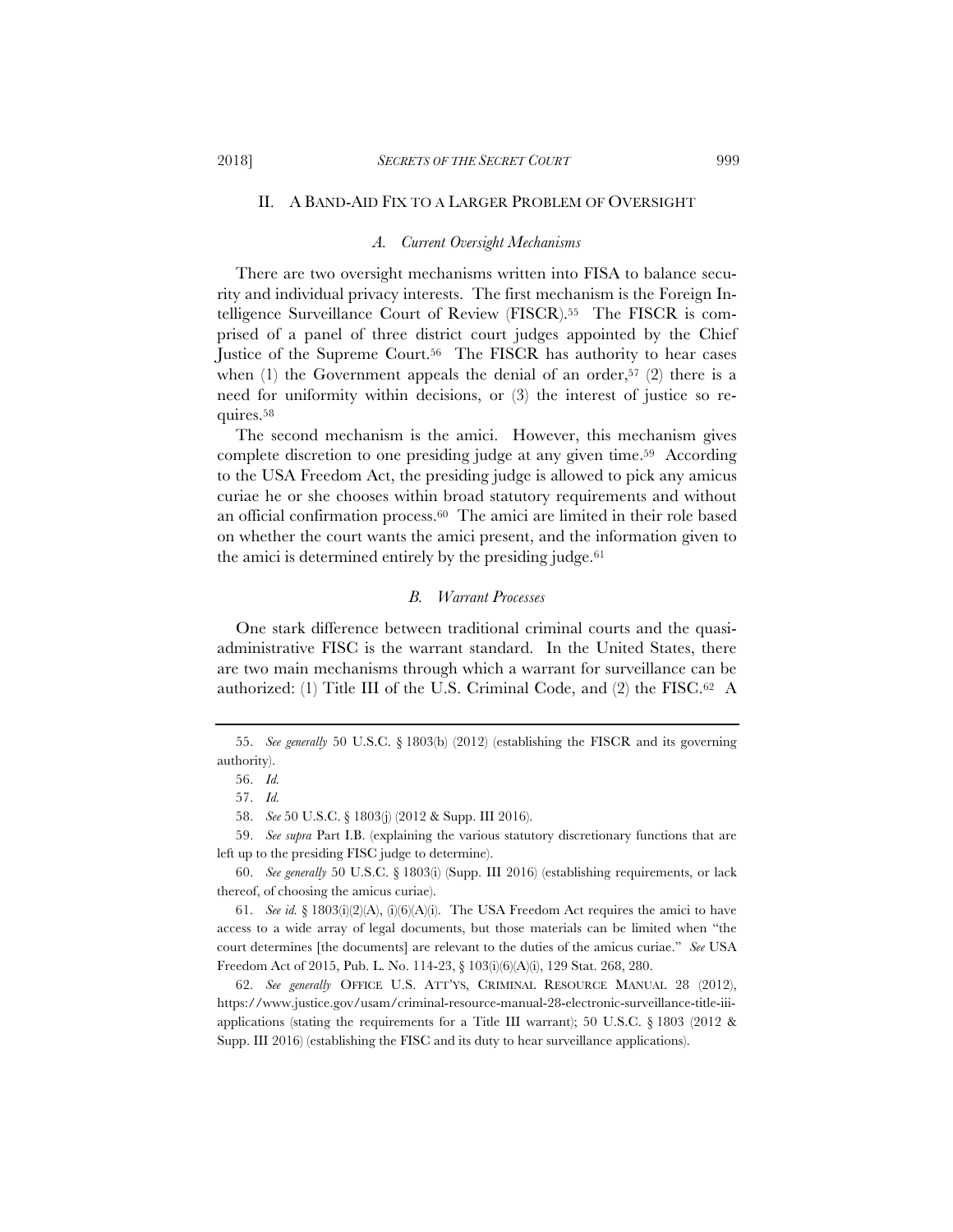Title III warrant application must have a showing of probable cause that (1) a specific federal offense was violated or (2) a specific federal offense is in the process of being violated.<sup>63</sup> To prevent a spillover effect,  $64$  the warrant must also minimize all collection of non-relevant communications.65 In the criminal context, a surveillance warrant is a warrant of last resort; whereas under FISA, authorities need not demonstrate prior measures taken to obtain the information sought with a surveillance application or certification.<sup>66</sup>

Under the FISC, however, the standard for a surveillance warrant is lower than the strict probable cause required under Title III.<sup>67</sup> Arguably, the FISC's standard of probable cause is significantly lower than the probable cause standard under Title III because national security interests are higher under FISA.68 To obtain a surveillance warrant for a pen register

66. *See* OFFICE U.S. ATT'YS, *supra* note 62, ¶ L(f) (explaining that a declaration must be put into the warrant stating other methods of investigation have been used and failed). *See generally* 50 U.S.C. § 1803 (nothing in the mandate of the court explains the FISA warrant is a warrant of last resort).

67. FISA does not require probable cause of a crime, but probable cause that the target is an agent of a foreign power. *See* Rob Eno, *FISA Explained: The Left Is Misleading on the Trump "Wiretaps*,*"* CONSERVATIVE REV. (Mar. 5, 2017), https://www.conservativereview.com/arti cles/fisa-explained-and-how-the-left-is-trying-to-mislead-on-the-trump-wiretaps/; Asha Rangappa, *It Ain't Easy Getting a FISA Warrant: I Was an FBI Agent and Should Know*, JUST SECURITY (Mar. 6, 2017), https://www.justsecurity.org/38422/aint-easy-fisa-warrant-fbiagent/.

68. *See* Memorandum from Charles Doyle, Senior Specialist, Cong. Research Serv., Probable Cause, Reasonable Suspicion, and Reasonableness Standards in the Context of the Fourth Amendment and the Foreign Intelligence Surveillance Act, to Senate Select Comm. on Intelligence 1 (Jan. 30, 2006), https://www.hsdl.org/?view&did=460154 (summarizing that the U.S. Supreme Court has recognized probable cause to be less demanding in national security cases); *see also* Rangappa, *supra* note 67 (explaining that when it comes to the national security of the United States, as opposed to criminal surveillance, Fourth Amendment rights must be balanced against protecting the country).

<sup>63.</sup> *See* OFFICE U.S. ATT'YS, *supra* note 62, ¶ C.

<sup>64.</sup> Spillovers are when surveillance directed at one group sweeps up the communications or data of an entirely different group. *See* Renan, *supra* note 26, at 1064.

<sup>65.</sup> *See* OFFICE U.S. ATT'YS, *supra* note 62, ¶ L; *see also* Ellen Nakashima, *How Hard Is It to Get an Intelligence Wiretap? Pretty Hard.*, WASH. POST (Mar. 4, 2017), https://www.washing tonpost.com/world/national-security/just-how-would-the-government-obtain-a-wiretap-ina-counterintelligence-probe-show-a-federal-judge-probable-cause-that-the-target-is-an-agent -of-a-foreign-power/2017/03/04/5905d7b4-0117-11e7-99b4-9e613afeb09f\_story.html? utm\_term=.e8454e98d83b (explaining that when authorities are listening to non-relevant communications under a Title III surveillance warrant, the authorities must cease listening to the communication entirely).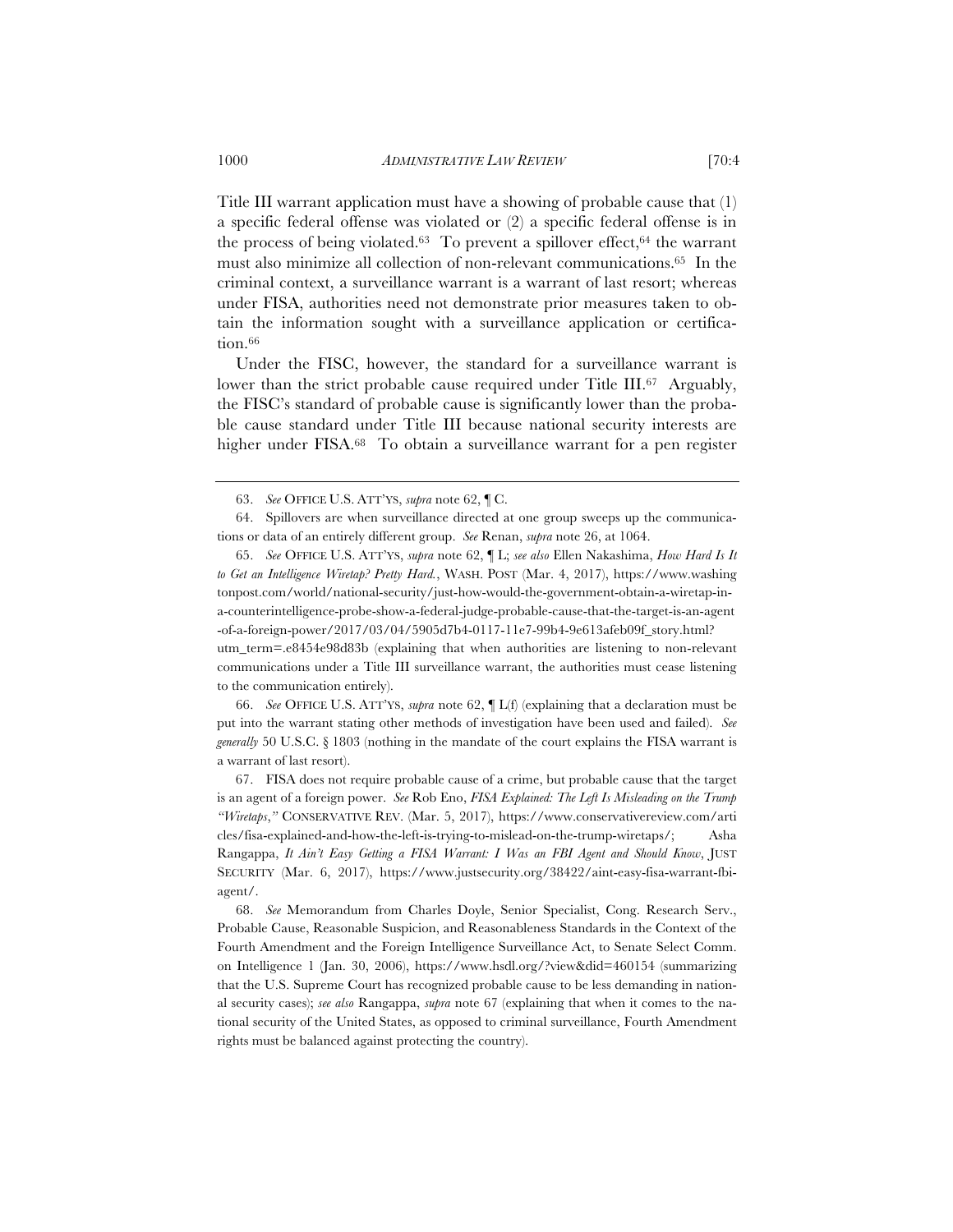and trap device under FISA, the application must include a certification that the information is *likely* foreign intelligence information not related to a U.S. person.<sup>69</sup> Similarly, to acquire business records, an application must contain *reasonable grounds* to believe the records sought are relevant to an investigation and that the records pertain to a foreign power or an agent of a foreign power.70 A reasonable grounds standard is clearly below the probable cause standard employed in criminal warrants.71 For a quasiadministrative body that is dealing with two important interests of a democratic society—individual privacy and national security—a mechanism is needed to safeguard the privacy interests that are so highly valued; particularly when the legal standard is lowered.

# *C. Downfalls of the Current System*

In general, most warrants are granted in any field in which they are requested.72 However, the FISC is the only court in the country that requires a lessened standard for surveillance warrants.73 To create more transparency within the court, the amici were created.74 But the amici do not solve any problems, let alone provide for more accountability within the court.75

There are no mechanisms located within FISA or its subsequent

<sup>69.</sup> *See* 50 U.S.C. § 1842(c)(2) (2012).

<sup>70.</sup> *See* 50 U.S.C. § 1861(b)(2)(B), (b)(2)(B)(i) (Supp. III 2016); *see also* Jennifer Granick & Christopher Sprigman, *The Secret FISA Court Must Go*, DAILY BEAST (July 24, 2013, 4:45 AM), https://www.thedailybeast.com/the-secret-fisa-court-must-go (explaining that the term "relevance" under this provision differs from the norm, and individual pieces of data may not be relevant, but the sum of the data taken together *might* be relevant to *some* investigation).

<sup>71.</sup> *See* Memorandum from Charles Doyle, *supra* note 68, at 3–4 (noting in *United States v. Sokolow*, the Supreme Court described reasonable suspicion as less demanding than probable cause).

<sup>72.</sup> *See* 2016 U.S. CT. ANN. WIRETAP REP. TABLE 7 (2016) (stating out of the 3,170 wiretap warrants requested at the state and federal level, 3,168 of them were granted)*; see also* Clarke, *supra* note 30 (emphasizing between 1968 and 2012, federal courts approved 99.97% of Title III wiretaps).

<sup>73.</sup> *See supra* note 67 and accompanying text. *See generally* McNeill v. Butz, 480 F.2d 314, 325 (4th Cir. 1973) (explaining fairness can rarely be obtained by secret, one-sided determinations of facts decisive of rights).

<sup>74.</sup> *See* 50 U.S.C. § 1803(i) (Supp. III 2016) (creating the statutory authority for the amici); *see also* Dia Kayyali, *What You Need to Know About the FISA Court –And How It Needs to Change*, ELECTRONIC FRONTIER FOUND. (Aug. 15, 2014), https://www.eff.org/deeplinks/ 2014/08/what-you-need-know-about-fisa-court-and-how-it-needs-change (explaining that the FISC needed to change and a part of that change was the creation of the amici).

<sup>75.</sup> *See* Cook, *supra* note 41, at 563 (recognizing the FISC has declined to use an amicus curiae even when the issue at hand was novel or significant).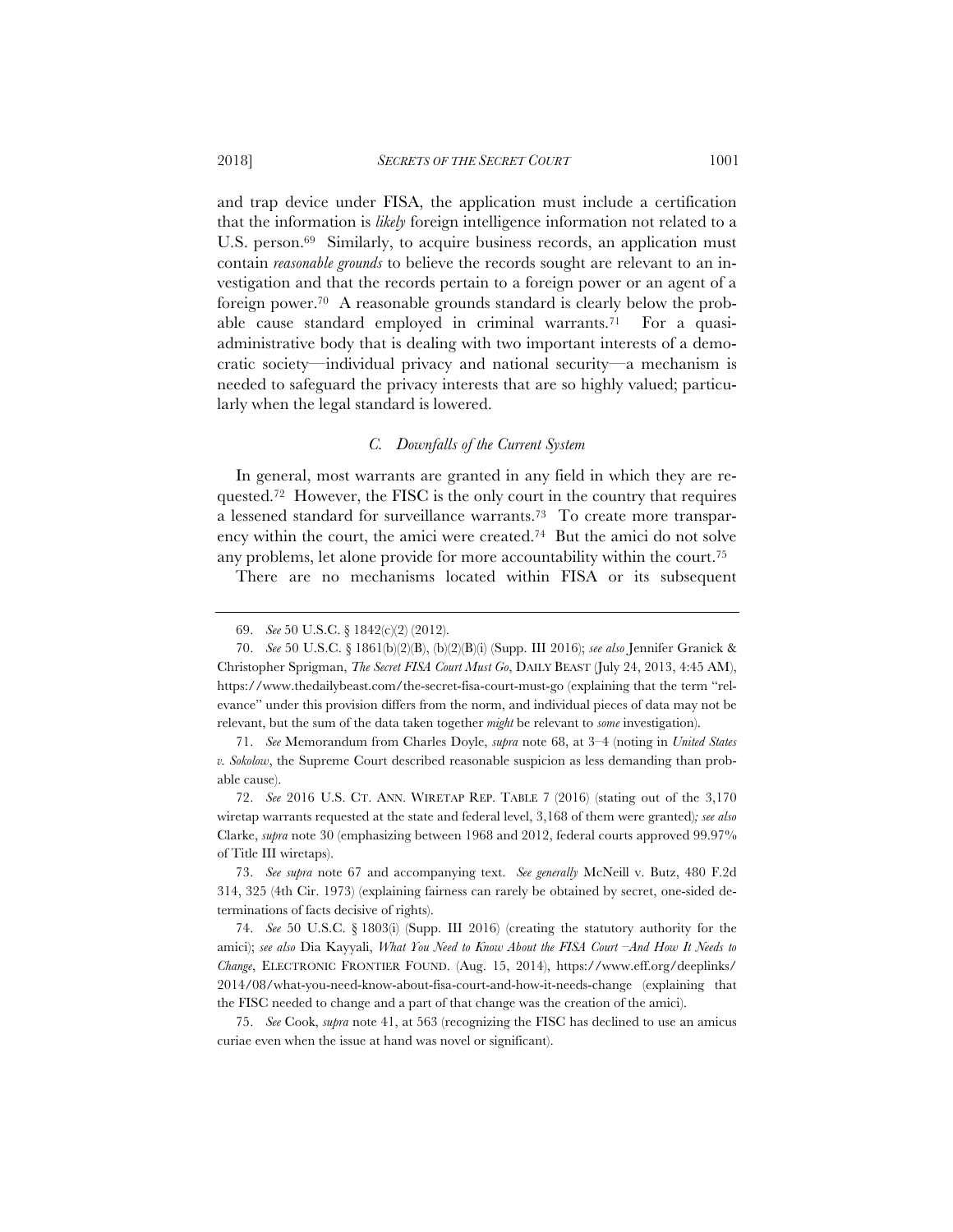amendments to monitor the privacy implications of ongoing surveillance.<sup>76</sup> Once the amicus curiae presents an argument regarding civil liberties and privacy interests, the warrant will likely be granted, appearing to be the end of the process.77 The process, however, does not end when the warrant is granted because most FISC warrants, if not all, are *ongoing* surveillance, not subject to the amicus curiae mandate.<sup>78</sup> The current role of the amicus is a one-off interaction, whereas surveillance is a cumulative process expanding across time, space, and people.79 For instance, the targeting of one individual in a FISA warrant not only implicates the privacy of that individual, but also implicates the privacy of other individuals who may be directly or indirectly associated with the original individual.80

This lack of oversight compliance is not solved by the implementation of the amici because even if the court chooses to use an amicus curiae, his or her duties end when the presiding judge grants the request.<sup>81</sup> For instance, in regard to multi-communication transactions (MCTs),82 collection of the

77. *See* Glenn Greenwald, *Fisa Court Oversight: A Look Inside a Secret and Empty Process*, GUARDIAN (June 18, 2013, 7:36 PM), https://www.theguardian.com/commentisfree/2013/ jun/19/fisa-court-oversight-process-secrecy (explaining that once the FISC puts its "approval stamp" on an application, the FISC is no longer involved).

78. *See* Renan, *supra* note 26, at 1054 (explaining the type of programmatic surveillance warrants the FISC grants are continuous and cumulative).

80. *See id.* at 1042–43 (describing how familial connections can be made based on the target individual's communications or biological data).

81. *See* Greenwald, *supra* note 77 (confirming there is no judicial check after the FISC approves the surveillance).

<sup>76.</sup> But this very issue has caught the Supreme Court's attention. *See* United States v. Jones, 565 U.S. 400 (2012). The Court held a twenty-eight-day GPS tracking of a vehicle constituted a "search" in violation of the Fourth Amendment. *Id.* at 404. While the majority virtually ignored the constitutional question of cumulative tracking, in her concurrence, Justice Sotomayor discussed that long-term monitoring may impinge on the expectation of privacy. *Id.* at 415 (Sotomayor, J., concurring). *See generally* 50 U.S.C. § 1803 (noting there are no provisions that call for the monitoring of ongoing surveillance).

<sup>79.</sup> *Id.*

<sup>82.</sup> Multi-communication transactions (MCTs) can be described as communication transactions that contain multiple discrete communications. *See* Redacted, 2011 WL 10945618, at \*9 (FISA Ct. Oct. 3, 2011). When an e-mail user logs onto his or her account, the user will see a list of unread e-mails; this list of unread e-mails generally contains the date of the e-mail, the sender, the subject, and the size of the message, which are sent to the National Security Agency (NSA) as one communication, although each unread e-mail is technically a separate communication. *See* Parker Higgins, *Intelligence Agency Attorney on How "Multi-Communication Transactions" Allowed for Domestic Surveillance*, ELECTRONIC FRONTIER FOUND. (Aug. 21, 2013), https://www.eff.org/deeplinks/2013/08/intelligence-agency-attorney-ex plains-how-multi-communication-transactions-allowed.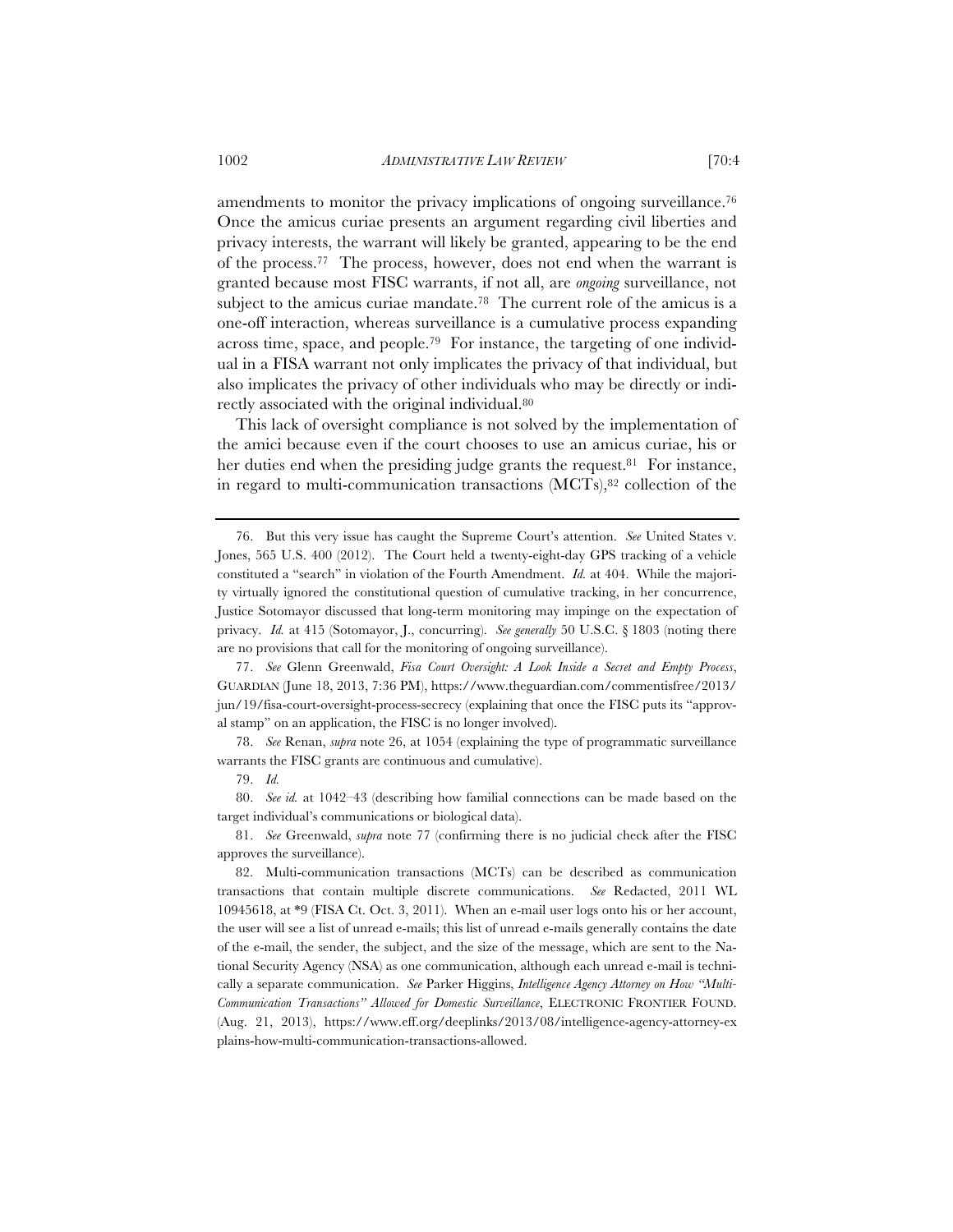surveillance data happened *after* the warrant was granted.<sup>83</sup> This is significant because once an application or certification is granted, there is no mandated follow-up to ensure compliance.<sup>84</sup> In fact, the 2011 upstream collection85 of MCTs only became visible to the FISC more than two years after the application was granted and was not within the scope of FISA.86

Upstream collection of MCTs is specifically problematic for two reasons. First, at the time of the warrant application, the residual collection of domestic surveillance is not the target of the warrant, but a potential consequence of the warrant.<sup>87</sup> Second, the amicus curiae's arguments are limited to individual civil liberties and privacy interests.88 The future privacy and individual civil liberty interests are largely left unprovided for, even with the emerging role of the amici. Even if the amici provision was functioning as intended, future implications of the warrant or certification would be absent from the hearing.<sup>89</sup> Although the methods NSA uses to collect its data continue to be problematic, a broader statutory authority or an independent ombudsman office could remedy how future implications of warrant or certification applications are analyzed in a FISC hearing.

FISC proceedings are still largely ex-parte.90 The continued "secretive nature" of the FISC results in an "echo chamber," where isolated government actors have a reduced risk to have their presumptions and conclusions "tested by outside opinions."91 Likewise, the U.S. judicial system has for decades recognized that ex-parte proceedings are not fair.92 In the early 1950s, the U.S. Attorney General (AG) listed organizations as communist

87. This is also known as the spillover effect, where surveillance directed at one group sweeps up communications of unrelated groups. *See* Renan, *supra* note 26, at 1064.

<sup>83.</sup> *See* Redacted, 2011 WL 10945618, at \*11 (noting once the application is approved, NSA can start its collection of MCTs).

<sup>84.</sup> *See supra* note 81 and accompanying text.

<sup>85.</sup> Upstream collection is described as the Internet traffic NSA collects as it flows through major telecommunications hubs. *See* Higgins, *supra* note 82.

<sup>86.</sup> *See* Redacted, 2011 WL 10945618, at \*13, 14 (explaining that upstream collection was outside the scope of § 702); Renan, *supra* note 26, at 1072.

<sup>88.</sup> *See* 50 U.S.C. § 1803(i)(4)(A)–(C) (Supp. III 2016).

<sup>89.</sup> *See id*. (noting the three types of arguments the amici are allowed to make).

<sup>90.</sup> Since the implementation of the amici in late 2015, the FISC has used an amicus curiae five times out of over 2,700 warrant applications. The court decides to use an amicus curiae at an average ratio of 1:540 per warrant application. *See* U.S. COURTS, *supra* note 51; U.S. COURTS, *supra* note 53.

<sup>91.</sup> *See* Squitieri, *supra* note 44, at 201.

<sup>92.</sup> *See generally* McNeill v. Butz, 480 F.2d 314, 325 (4th Cir. 1973) (explaining fairness can rarely be obtained by secret, one-sided determinations of facts decisive of rights).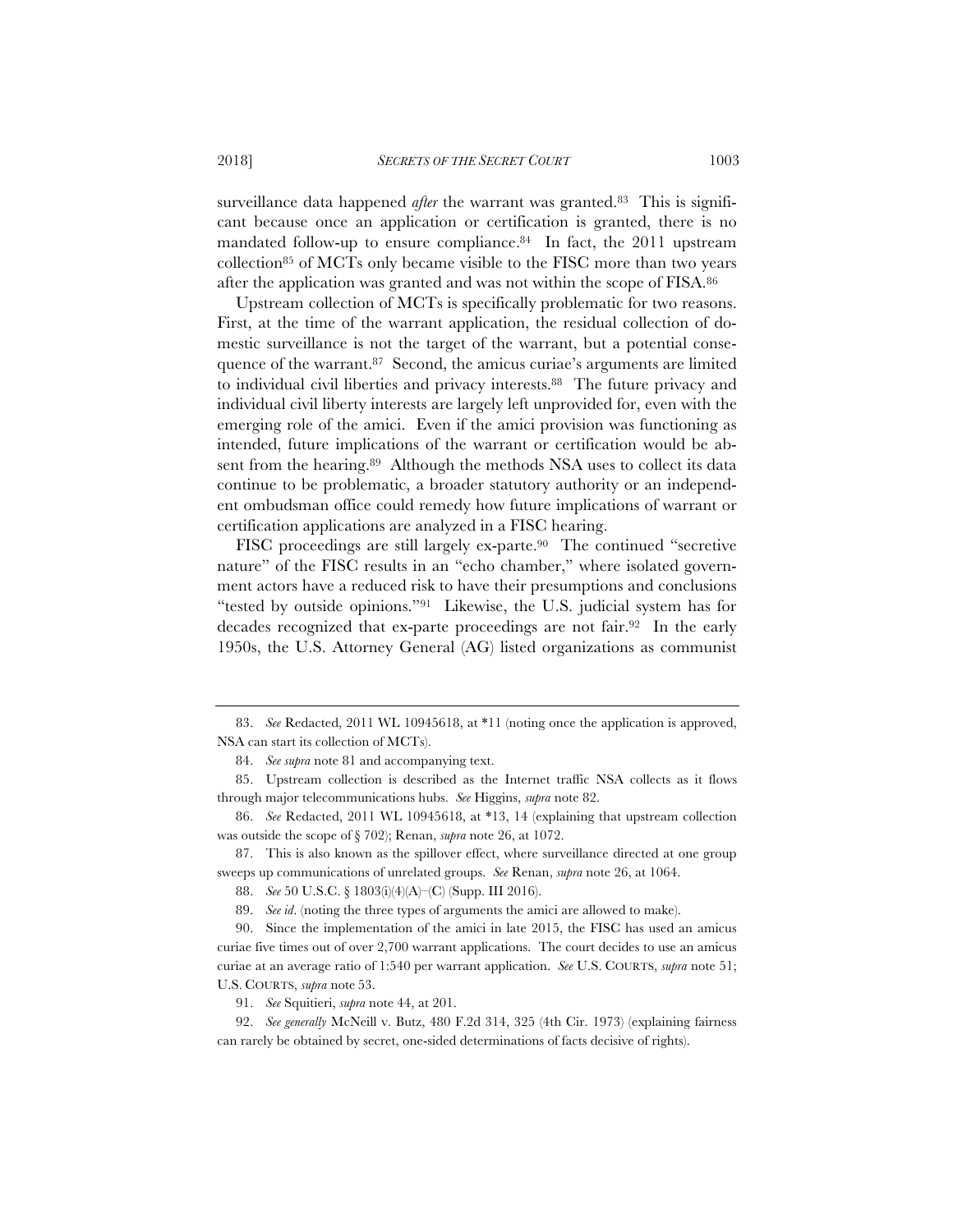entities, including the Joint Anti-Fascist Refugee Committee.<sup>93</sup> The plaintiff brought suit and argued that listing its entity as communist without a hearing or prior notice violated its constitutional due process rights.<sup>94</sup> Concluding that the AG did not have the authority to designate organizations as communist, Justice Douglas, in a concurring opinion, affirmed that notice and opportunity are fundamental parts of due process.95 In dicta, Justice Douglas continued: "to let the Government adopt such lesser [standards of fair dealing] as suits the convenience of its officers is to start down a totalitarian path."96 Although *Joint Anti-Fascist Refugee Committee v. McGrath*<sup>97</sup> was well before the creation of the FISC, it illustrates the same issue prevalent in the FISC debate—the fairness of ex-parte hearings in the context of national security.98 While threats of communism were paramount at the time *McGrath* was decided, national security has largely dominated since September 11, 2001.99

# *D. Judicial Review of Agency Action*

The APA permits judicial review of final agency actions.<sup>100</sup> A party inclined to obtain judicial review of a federal administrative action must establish (1) the reviewing court has jurisdiction,<sup>101</sup> (2) a cause of action exists,<sup>102</sup> (3) sovereign immunity does not bar the action,<sup>103</sup> (4) the venue is proper,<sup>104</sup> and (5) the requirements of standing are met.<sup>105</sup> A party seeking

99. Post-September 11, 2001 has fostered an environment of manmade threats, ideological terrorism, and the rapid spread of technology, distinguishing itself from previous years of homeland security events. *See* Kathleen Hicks, *What Will Americans Do About Their Fear of Terrorism?*, ATLANTIC (Aug. 17, 2016), https://www.theatlantic.com/politics/archive/ 2016/08/the-state-of-national-security-after-911/496046/.

100. *See generally* 5 U.S.C. § 551(1) (2012) (defining "agency").

101. *See* JARED COLE, CONG. RESEARCH SERV., R44699, AN INTRODUCTION TO JUDICIAL REVIEW OF FEDERAL AGENCY ACTION 3 (2016) (recognizing the agency's statute itself must authorize subject matter jurisdiction).

102. *See* 5 U.S.C. §§ 702–04 (providing a cause of action for parties adversely affected by an agency action where no adequate remedy is available).

103. Sovereign immunity is waived when available relief is non-monetary. *See* 5 U.S.C. § 702.

104. *See generally* 28 U.S.C. § 1391(e) (2012) (describing venue).

<sup>93.</sup> Joint Anti-Fascist Refugee Comm. v. McGrath, 341 U.S. 123, 129 (1951).

<sup>94.</sup> *Id.* at 132.

<sup>95.</sup> *Id.* at 177–78 (Douglas, J., concurring).

<sup>96.</sup> *Id.* at 177 (Douglas, J., concurring).

<sup>97. 341</sup> U.S. 123 (1951).

<sup>98.</sup> *Id.* at 174 (Douglas, J., concurring) ("The problems of security are real. So are the problems of freedom. The paramount issue of the age is to reconcile the two.").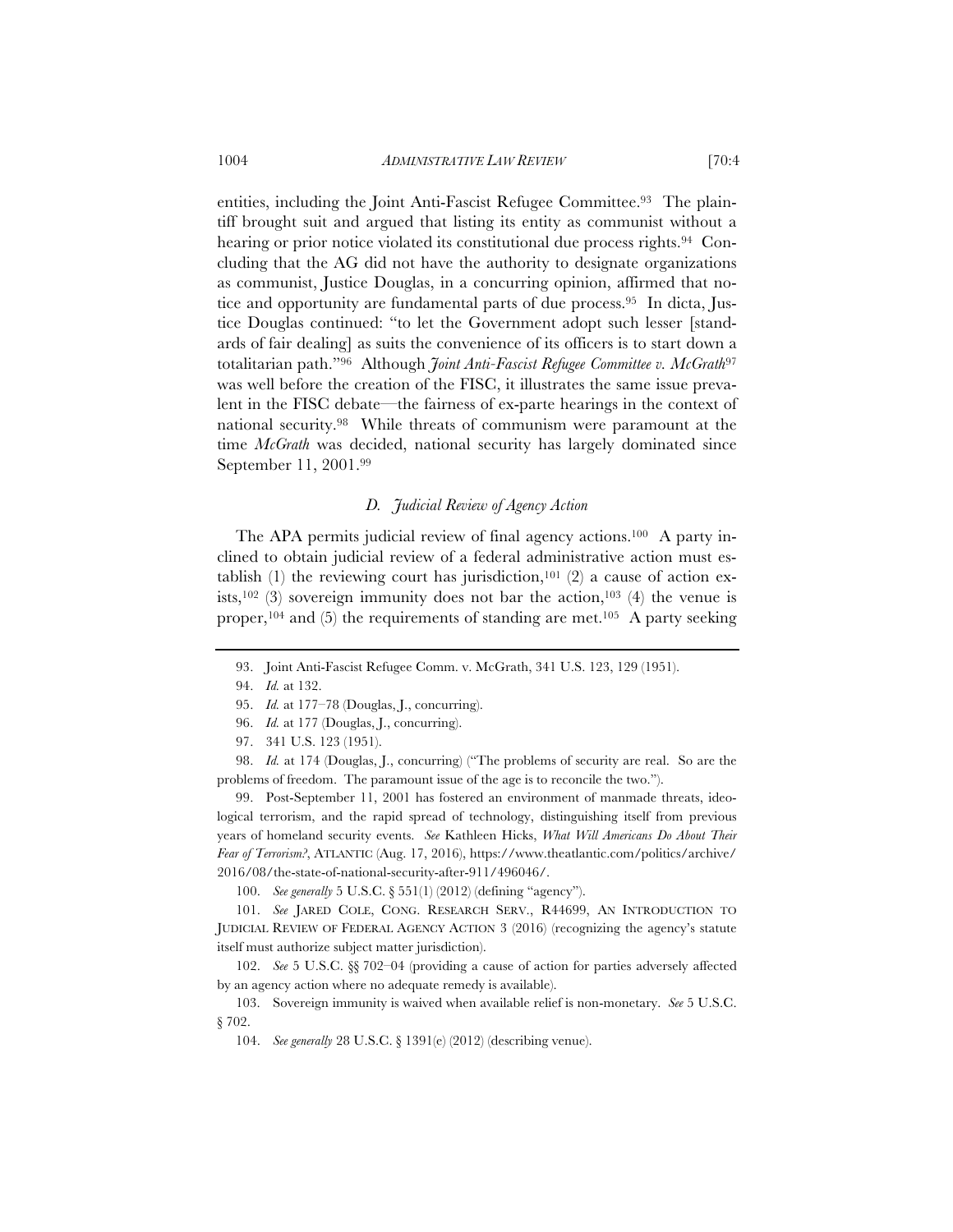judicial review must also demonstrate (1) administrative remedies have been exhausted<sup>106</sup> and  $(2)$  the action is ripe.<sup>107</sup>

Two types of agency rulemaking can be granted judicial review—formal rulemaking108 and informal rulemaking.109 For the purposes of this Comment, the most prevalent standard of judicial review is the *Chevron* deference standard.110 However, before instituting a *Chevron* analysis, a court must consider "step zero"—was the rule in question promulgated pursuant to Congressional authority delegated to the agency?111 If the answer is yes, a court can then begin its *Chevron* analysis by asking two questions: (1) whether Congress has directly spoken to the precise question at issue and (2) if not, whether the agency's answer is based on a permissible construction of the statute.112

At first glance, there appears to be some, albeit limited, judicial review of FISA orders by the FISCR.113 By virtue of the limited judicial review enjoyed by the FISCR, the requirement of a final agency action is most likely met.114 As for the FISC's statutory authority specifically, only the govern-

108. Formal rulemaking is convened when a statute explicitly states proceedings must be made on the record, largely following judicial processes and procedures. *See* 5 U.S.C. § 553(c). *See generally* 5 U.S.C. §§ 556, 557 (explaining formal rulemaking procedures).

109. Informal rulemaking includes a notice-and-comment period. *See generally* 5 U.S.C. § 553 (describing the notice-and-comment procedures, among others).

112. *See Chevron*, 467 U.S. at 842–43.

<sup>105.</sup> Standing consists of (1) an injury in fact; (2) a causal connection between the injury and conduct complained of; and (3) redressability. *See* Lujan v. Defs. of Wildlife, 504 U.S. 555, 560–61 (1992).

<sup>106.</sup> *See* Darby v. Cisneros, 509 U.S. 137, 142 (1993) (explaining a person can seek judicial review of an agency action without exhausting administrative remedies unless agency regulations require the exhausting of available remedies).

<sup>107.</sup> A claim is ripe when an administrative action results in the imposition of an obligation. *See Ripeness of Question for Judicial Review,* U.S. LEGAL, https://administrativelaw.us legal.com/judicial-review-of-administrative-decisions/ripeness-of-question-for-judicialreview/ (last visited Oct. 31, 2018).

<sup>110.</sup> *See* Chevron U.S.A., Inc. v. Nat. Res. Def. Council, Inc., 467 U.S. 837, 842–44 (1984).

<sup>111.</sup> *See* Thomas Merrill & Kristin Hickman, Chevron*'s Domain*, 89 GEO. L.J. 833, 912 (2001) (explaining what step zero is and the history surrounding it).

<sup>113.</sup> *See generally* 50 U.S.C. § 1861(f) (Supp. III 2016) (explaining when judicial review can exist within the FISCR). Statutory authority allows individuals or entities receiving compelled production of tangible things to challenge such orders by petitioning the FISCR. *Id.*

<sup>114.</sup> *See generally* Bennett v. Spear, 520 U.S. 154, 178 (1997) (establishing that agency action cannot be interlocutory, and it must establish legal rights or consequences).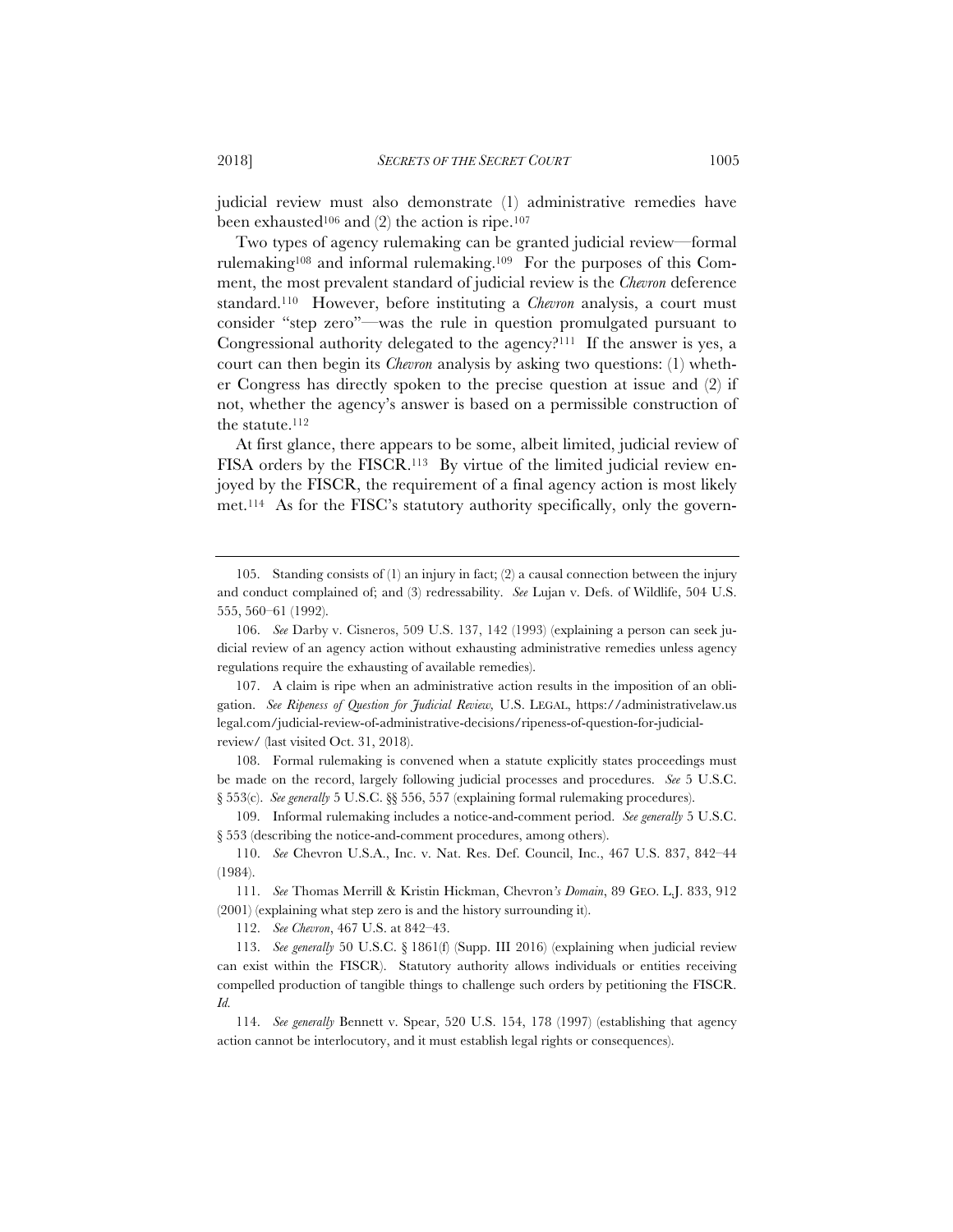ment can seek review to the FISCR.115

### *1. Pre-Enforcement Review*

Where a statute provides an exclusive opportunity for judicial review, pre-enforcement review is permitted.116 Under pre-enforcement review, the question is not whether an affected party will obtain judicial review, but rather when such review will be granted.117 The Supreme Court in *Abbott Laboratories. v. Gardner*118 developed the widely known bifurcated test to determine which agency actions can be challenged prior to enforcement.119 The reviewing court must evaluate (1) the fitness of the issue(s)<sup>120</sup> and (2) the hardship of the parties.<sup>121</sup>

Although judicial review is largely statutorily precluded with regard to warrant applications or certifications, this is not the case for production orders.122 In *In re Directives to Yahoo! Inc. Pursuant to Section 105b of the Foreign Intelligence Surveillance Act*,<sup>123</sup> the petitioner, Yahoo!, filed a petition to review an order compelling Yahoo! to allow DOJ to collect data on its customers.124 While the FISCR affirmed the FISC's production order, the court recognized Yahoo! had standing, despite the fact no injury had occurred.125 This case demonstrates that the FISCR has jurisdiction to review petitions of compelled disclosure, the statutory authorization exists for such petition,

121. To qualify for hardship, the agency must place a grievance on the party, such as sanctions. *Id.*

122. Judicial review is precluded for all parties except for the government, unless the issue in question is an order compelling the production of tangible records, in which the individual may challenge the order. *See* 50 U.S.C. §§ 1803(j), 1861(f) (Supp. III 2016).

123. No. 08-01, 2008 WL 10632524 (FISA Ct. Rev. Aug. 22, 2008).

124. *Id.* at \*1.

125. The court relies on the Fourth Amendment Rights of Third Party Customers doctrine. *Id.* at \*3. If Congress—explicitly or implicitly—cedes to a party's right to sue based on the interests of others, the party has standing. *Id.*

<sup>115.</sup> *See* 50 U.S.C. § 1803(j) (describing how the FISCR reviews FISC decisions).

<sup>116.</sup> *See generally* Abbott Labs. v. Gardner, 387 U.S. 136, 148 (1966) (the controlling case on pre-enforcement review requirements).

<sup>117.</sup> *See* Daniel McNeil, *Pre-Enforcement Review of Administrative Agency Action: Developments in the Ripeness Doctrine*, 53 NOTRE DAME L. Rev. 346, 346–47 (1977) (describing preenforcement review as a subsidiary of ripeness).

<sup>118. 387</sup> U.S. 136.

<sup>119.</sup> *Id.* at 141–43.

<sup>120.</sup> This element of the test includes evaluating whether the issue in question is purely legal and whether the issue is a final agency action as defined under the APA. *See* McNeil, *supra* note 117, at 348.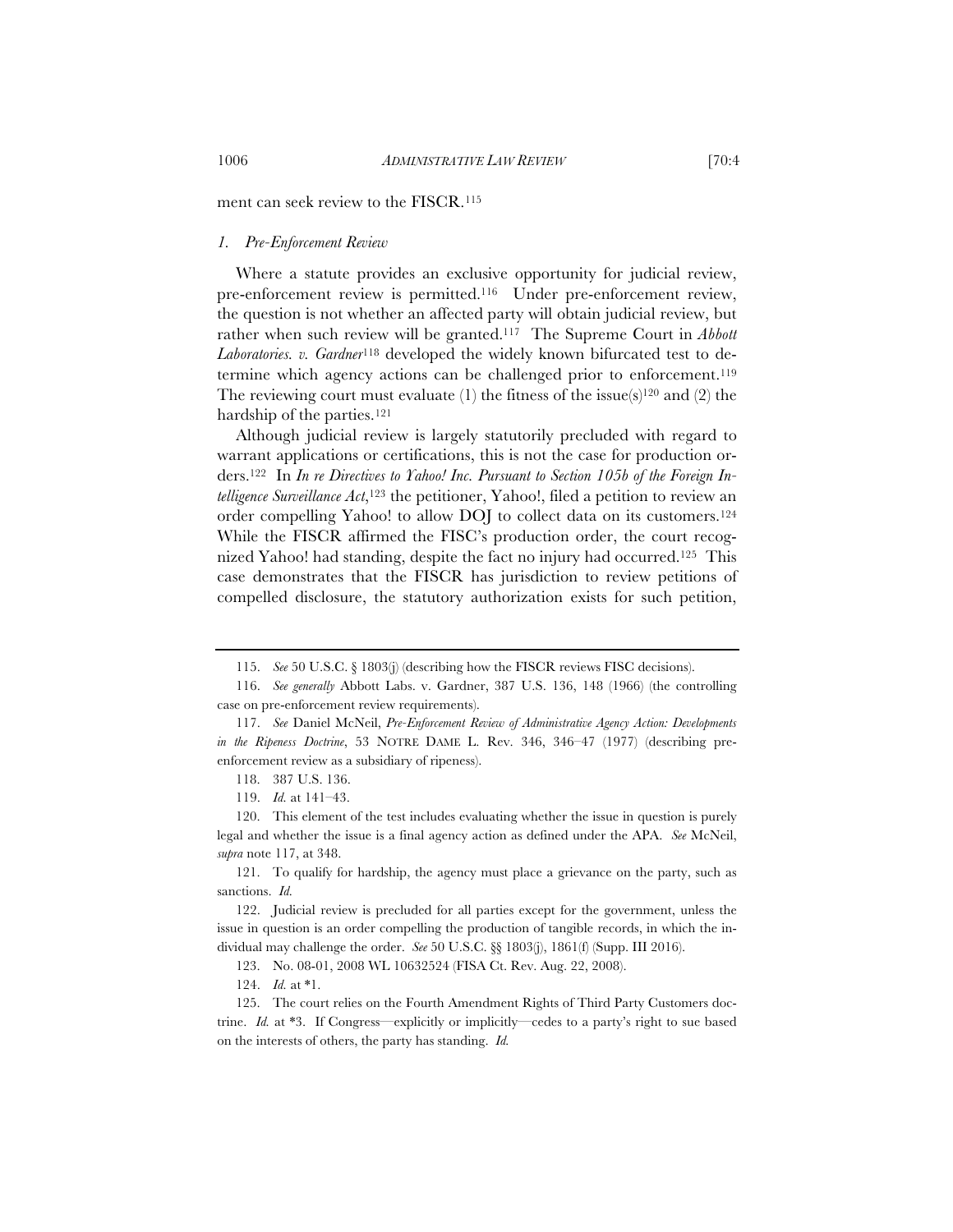and the venue is arguably proper.126

# *2. Surveillance as an Injury in Fact?*

What makes the FISC unique in this situation is standing.<sup>127</sup> On the surface, it will prove difficult, if not impossible, to meet the actual injury requirement of standing.128 One main issue contributes to this conclusion: the warrant application and certification proceedings are conducted exparte, therefore, individuals who have suffered an actual injury are not made aware of it.129 As it currently stands, this undercuts any possibility of judicial review of FISC actions as it pertains to surveillance applications or certifications.130

For a court so deeply rooted in not only administrative law, but also Article III of the Constitution, a traditional administrative forum of review is needed to protect not only the FISA system, but also to protect individuals' constitutional rights. Individuals are adversely affected by the FISC's adjudication proceedings and to completely shut the door to judicial review for national security interests contradicts the APA and presents a dangerous slippery slope argument of citing national security to deprive individuals of their rights. Caution is needed, however, because opening the door to judicial review too far may expose U.S. national security secrets.131 Allowing for an independent authority to provide adversarial hearings in conformity with formal adjudication proceedings will provide the balance needed between national security and individuals' constitutional rights.

129. *See supra* note 11.

<sup>126.</sup> *Id.* at \*3–4.

<sup>127.</sup> *See* U.S. CONST. art. III, § 2. *But see In re Directives to Yahoo!*, 2008 WL 10632524, at \*3 (stating Congress has the authority to relax prudential standing in judicial review of administrative agencies).

<sup>128.</sup> *See* Lujan v. Defs. of Wildlife, 504 U.S. 555, 560–61 (1992) (noting the injury in fact requirement of standing).

<sup>130.</sup> An amicus curiae has no litigation powers and is before the court to provide the presiding judge with additional arguments, at his or her request. *See generally* 50 U.S.C. § 1803 (Supp. III 2016) (noting what arguments the amici can make before the FISC). Therefore, only the government can bring judicial review actions. *See supra* note 122.

<sup>131.</sup> *See generally* Benjamin Wittes, *Friends of the Court: A Suggestion for the FISA Court on the Nunes Memo*, LAWFARE (Feb. 7, 2018, 7:48 PM), https://www.lawfareblog.com/friendscourt-suggestion-fisa-court-nunes-memo (explaining that the government has a difficult conundrum, whether to allow public disclosure and expose methods, or to remain secret).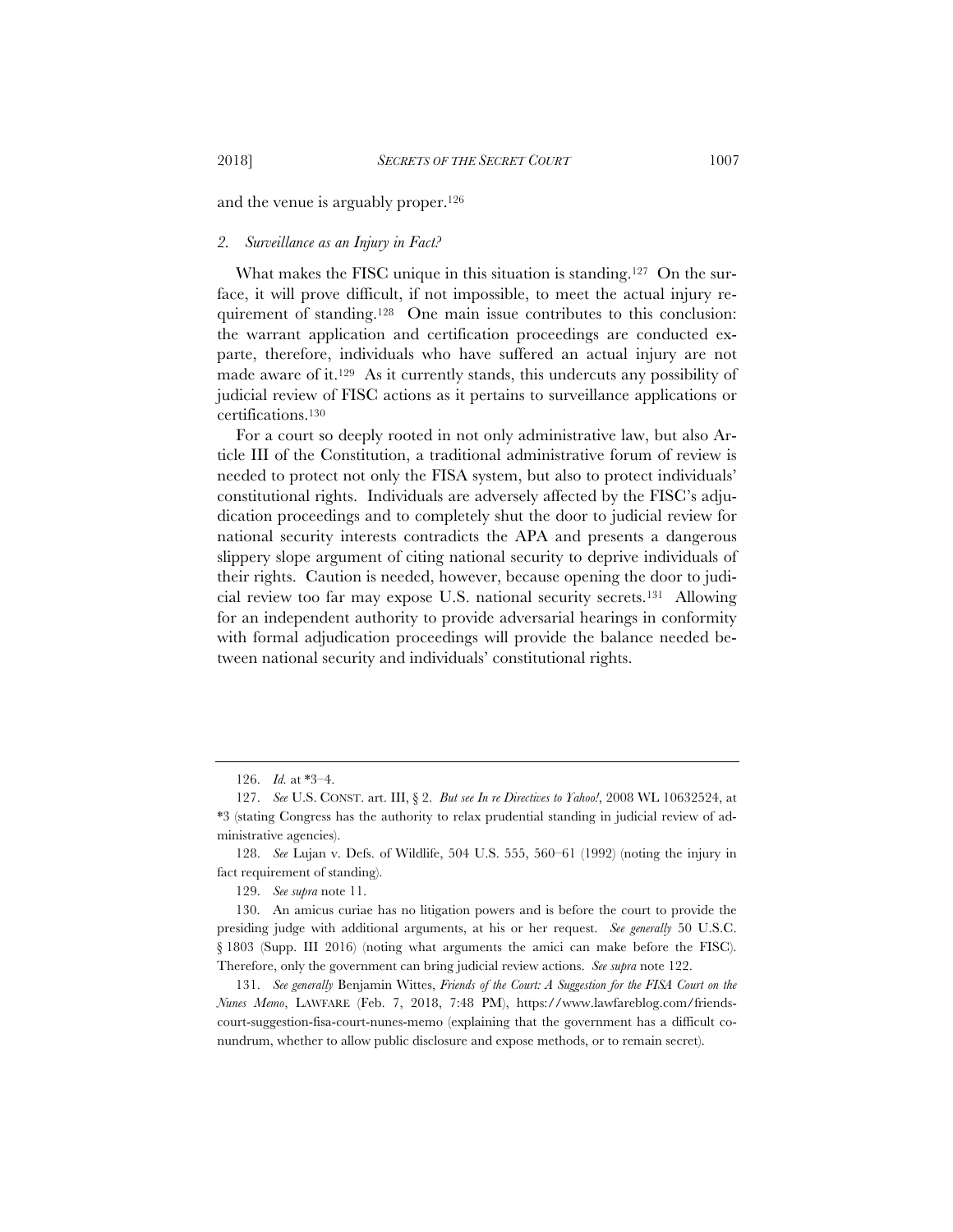#### III. MORE OVERSIGHT? WHY IT IS GOOD

#### *A. Congressional Intent Recognizes Oversight*

In conjunction with all government agencies, the FISC exists for the American judicial process.<sup>132</sup> FISA is an act of Congress, and Congress authorized the FISC to enjoy an unsettling amount of discretion.133 But what Congress did not do is give the FISC carte blanche; otherwise, the protections of the Constitution would be wholly irrelevant in a national security context.134 Ultimately, Congress was, and currently is, concerned with privacy interests because Congress chose to put the FISC into limited public view, allowing for limited transparency.135 Congress could have easily made the FISC into a Special Access Program (SAP),136 which it has done and continues to do with other government programs and agencies.<sup>137</sup>

What is more, Congress recently passed the FISA Amendments Reauthorization Act of 2017, reauthorizing  $\S 702$ .<sup>138</sup> In conjunction with  $\S 702$ , § 103(6) requires the FISC to deem the first issuance of a § 702 certification as a novel or significant interpretation of the law; thus, igniting the re-

135. Policymakers have attempted, and failed, to add more transparency to the FISC. *See* Cook, *supra* note 41, at 555. For instance, before the passage of the USA Freedom Act, Senator Richard Blumenthal supported a provision calling for a special advocate with not only litigation powers before the FISC, but with standing as a party. *Id.* at 555–56.

136. A Special Access Program (SAP) is a program so sensitive that it is exempt from standard reporting requirements to Congress. *See* COMM'N ON PROTECTING AND REDUCING GOV'T SECRECY, S. DOC. NO. 105-2, pt. 2 at 26 (1997).

137. The NSA is an example of an agency that was once a SAP. The NSA was founded in 1952 but was not declassified until 1975. *See* Daniel Schorr, *A Brief History of the NSA*, NPR (Jan. 29, 2006, 8:00 AM), https://www.npr.org/templates/story/story.php?storyId =5176847.

138. *See* FISA Amendments Reauthorization Act of 2017, Pub. L. No. 115-118, 132 Stat. 3.

<sup>132.</sup> *Cf.* Eric Lichtblau, *In Secret, Court Vastly Broadens Powers of N.S.A.*, N.Y. TIMES (July 6, 2013), http://www.nytimes.com/2013/07/07/us/in-secret-court-vastly-broadens-powers -of-nsa.html (noting the FISC is forgoing a system that is a staple of the American justice system).

<sup>133.</sup> *See supra* Part I.B.

<sup>134.</sup> As a quasi-administrative and quasi-judicial agency, the FISC's statutory authority is rooted in the Constitution, in particular, the Fourth Amendment and its protections against unreasonable searches and seizures. *See* Renan, *supra* note 26, at 1044 (arguing FISA and respectively the FISC supply a complementary mechanism to regulate Fourth Amendment activity); *In re* Certified Question of Law, 858 F.3d 591, 595 (FISA Ct. Rev. 2016) (conducting a Fourth Amendment analysis in concluding that § 1842 is valid).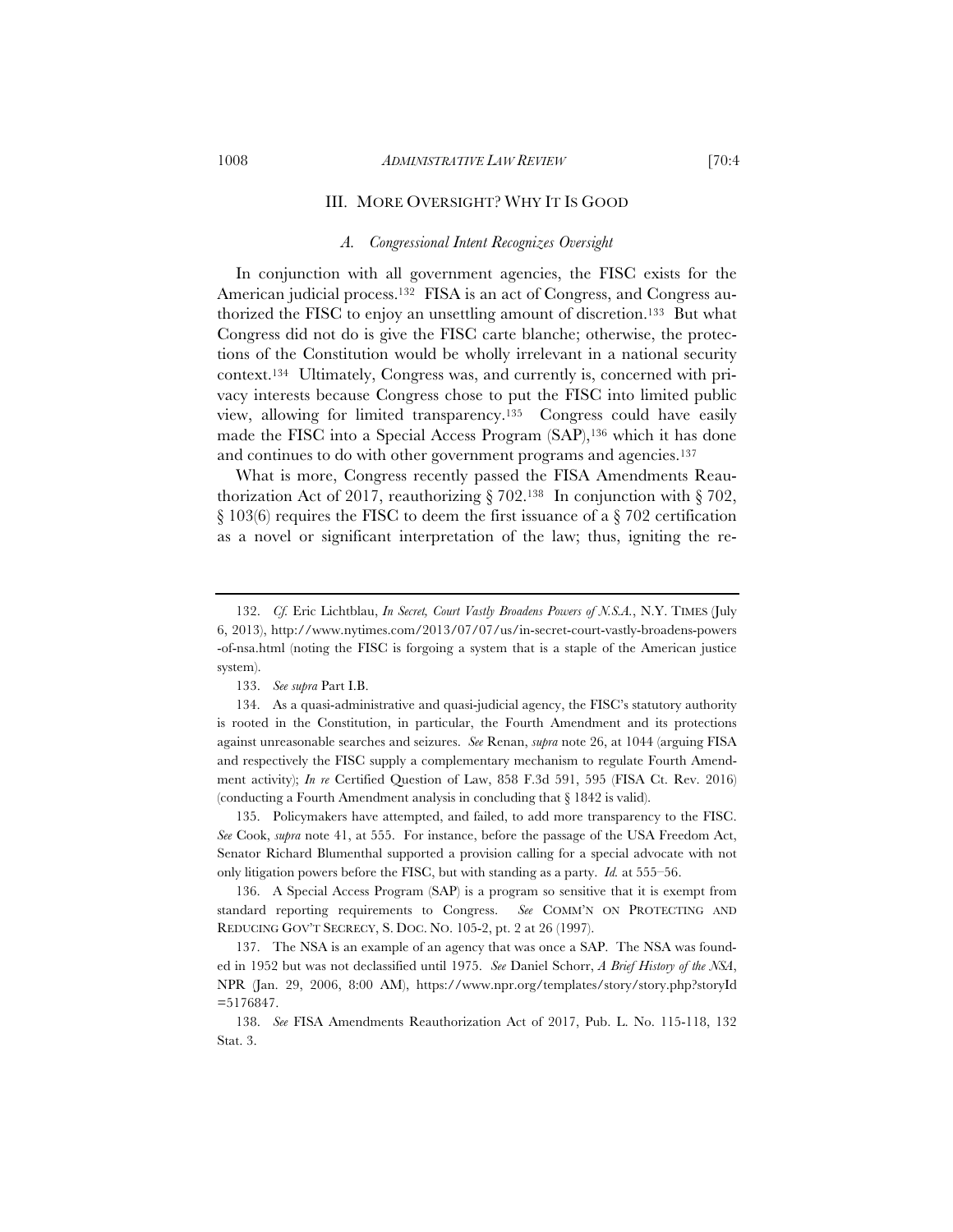quirement of the amici.139 This new provision demonstrates congressional intent to provide a more adversarial process by *almost* requiring the court to use its mandated oversight mechanism.

# *B. More Information Equals More Informed Decisions*

The amici's role within the FISC's current regime is to safeguard classified surveillance programs, rather than the specific targets located within the warrant.140 However, the amici have little to no authority in a FISC proceeding.141 This is problematic because more information via the presence of an adverse party not only ensures more informed decisions, but also more unified decisions.<sup>142</sup> This very problem is highlighted by the Second Circuit in *ACLU v. Clapper*.143 There, the court considered whether the Patriot Act authorized bulk surveillance and ultimately came to a conclusion that contradicted the FISC's conclusion on that exact issue.144 Although the Second Circuit's opinion represents one differing decision on surveillance collection, it is revealing that two different courts, embodying two different judicial systems, interpreting the same law, came to contradictory decisions.145

Critics of a more adversarial system highlight that FISC proceedings should not be subject to more scrutiny.<sup>146</sup> However, this logic is flawed. In

141. *See supra* notes 40–44 and accompanying text.

<sup>139.</sup> *See id.* Section 103(b)(6) requires the Court to consider a § 702 certification as a novel or significant legal issue "unless the court determines otherwise." *Id.*

<sup>140.</sup> *See generally* Granick & Sprigman, *supra* note 70 (explaining that the court does not approve specific targets).

<sup>142.</sup> *See* Squitieri, *supra* note 44, at 204 (suggesting if the FISC was not ex-parte, the Second Circuit's decision would be uniform to that of the FISC's decision regarding bulk surveillance).

<sup>143. 785</sup> F.3d 787 (2d Cir. 2015).

<sup>144.</sup> *See id.* at 826. The FISC held that bulk surveillance was authorized under § 215 of the Patriot Act, whereas the Second Circuit Court of Appeals found otherwise. *See* Orin Kerr, *How Much Has Congress Changed on Surveillance*, WASH. POST (June 2, 2015), https://www.washingtonpost.com/news/volokh-conspiracy/wp/2015/06/02/how-muchhas-congress-changed-on-surveillance/?utm\_term=.50d5bf3f8ee1.

<sup>145.</sup> *See* Squitieri, *supra* note 44, at 202 (reaffirming that the difference in holdings of the Patriot Act was not a difference in quality of the judging).

<sup>146.</sup> *See* Wallsten et al., *supra* note 34 (noting the Deputy Attorney General stated that more oversight is not necessary because of the rigorous review process taken at the federal agency level); Elizabeth Goitein, *The FISC's Newest Opinion: Proof of the Need for an Amicus*, JUST SECURITY (June 23, 2015), https://www.justsecurity.org/24134/fiscs-newest-opinion-proofamicus/ (exploring that judges themselves are more than capable of probing for weaknesses in the government's case).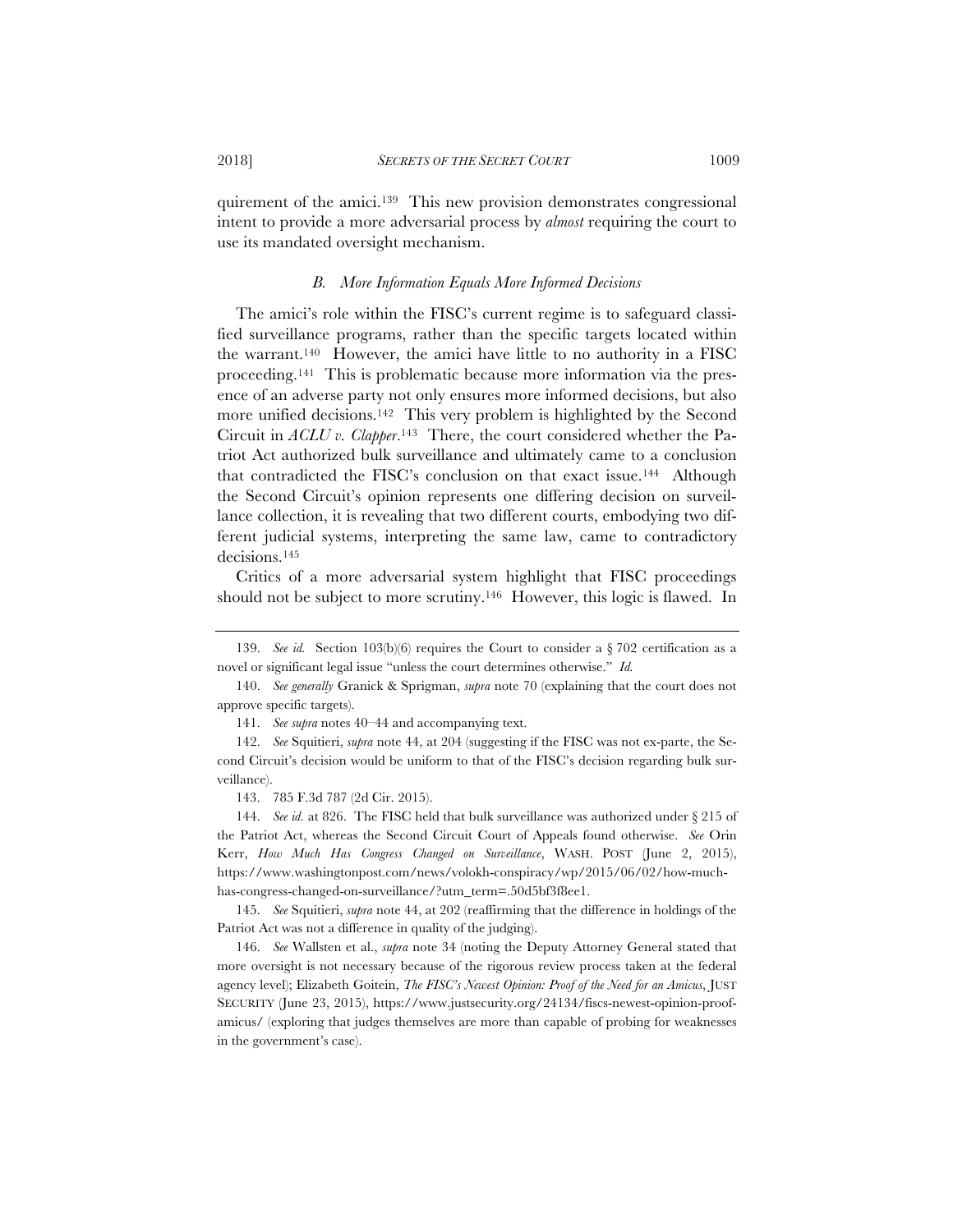a U.S. federal court case with only one viable answer, practitioners could not realistically suggest that proceeding without the "losing" side's attorney present would be appropriate; further, this suggestion violates the constitutional right to counsel.147

#### *C. Critics and Counterarguments*

Critics of more oversight rely on the foundation that surveillance will be ineffective if not conducted surreptitiously.148 But this logic is outdated because the FISC's role in surveillance has vastly changed since its creation.149

Critics also focus on the stringent process the application or certification must go through before it is presented to the presiding judge at the FISC.150 This assertion has truth; before the application reaches the FISC, it is altered and changed multiple times.151 However, this argument fails to consider the point at issue: the lack of oversight via ex-parte judicial proceedings. The fact that an application or certification goes through multiple revisions before it reaches the FISC has no bearing on how the presiding judge will interpret a significant or novel legal issue.152

### IV. PUBLIC RECOMMENDATIONS TO A SECRET COURT

#### *A. Authoritative Agency Bodies*

The most obvious place to direct a recommendation for change in a decisionmaking body created by an act of Congress, is Congress. As a quasijudicial entity, Congress can exercise its lawmaking powers over the

150. Former Deputy Attorney General James Cole insists FISC judges "push back a lot" and ask for more information when needed. *See* Wallsten et al., *supra* note 34.

151. *See id.* (explaining that before reaching the FISC, the application must go through five Judicial Branch lawyers who are experts in national security).

152. Former FISC judges themselves have advocated for an independent authority present before the court: James Robertson stated publicly that an advocate with litigation powers was needed within the FISC, whereas James Carr highlighted there were times on the court where the judges faced novel issues and even the staff attorneys could not contribute much clarity to the issue. *See* James Carr, *A Better Secret Court*, N.Y. TIMES (July 22, 2013), http://www.nytimes.com/2013/07/23/opinion/a-better-secret-court.html?\_r=0.

<sup>147.</sup> *See* Goitein, *supra* note 146. *See generally* U.S. CONST. amend. XI (establishing the right to counsel in criminal prosecutions).

<sup>148.</sup> *See* Granick & Sprigman, *supra* note 70.

<sup>149.</sup> *See* Kayyali, *supra* note 74 (explaining that the FISC was originally created as a warrant framework whereas it now regularly functions as a review and approval mechanism).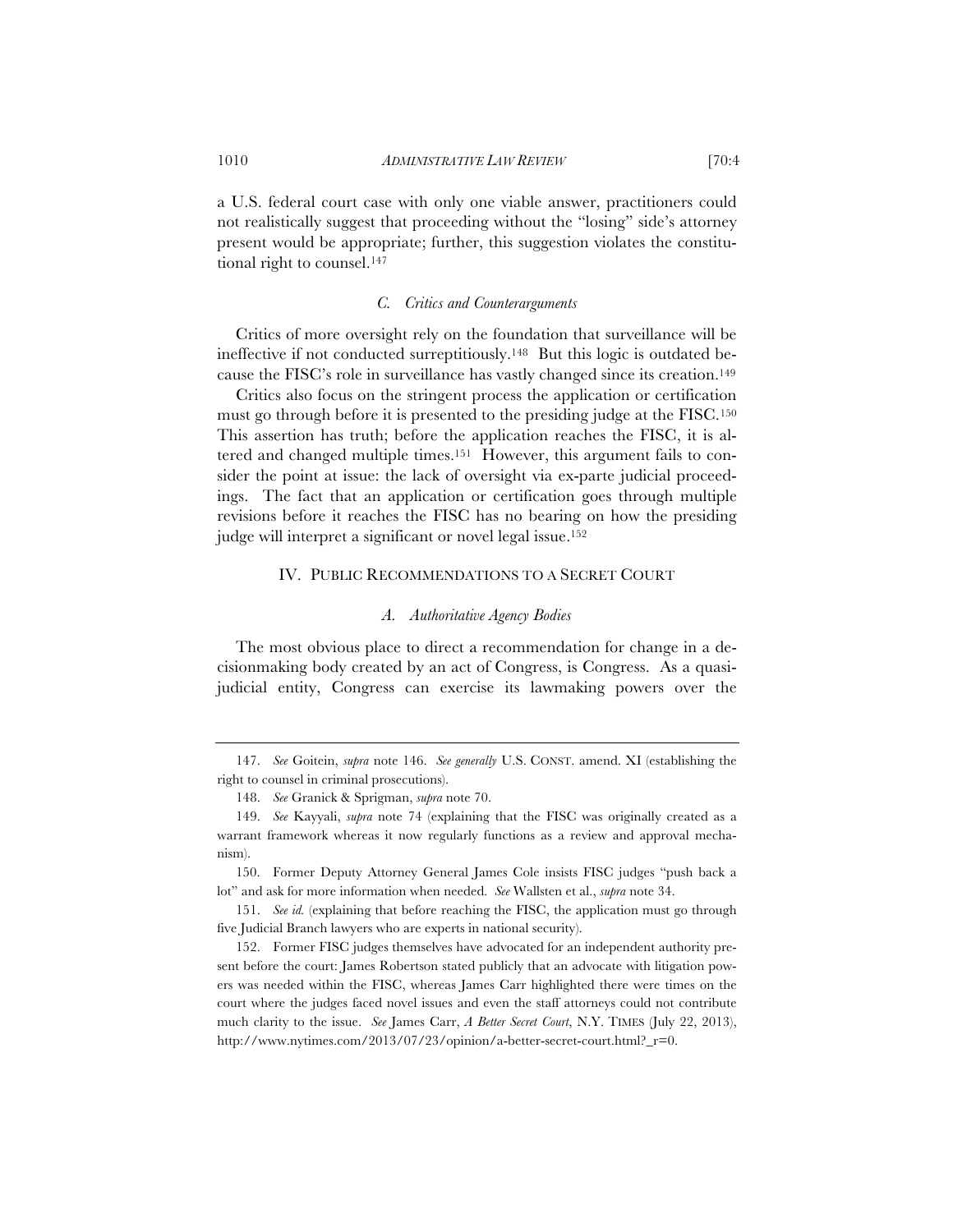FISC.153 Throughout the various FISA amendments and reauthorizations, however, Congress has demonstrated great difficulty in instituting reform within the FISC.<sup>154</sup> In fact, the current Administration has been forced to confront different positions within its own party with regard to FISA and the FISC's capabilities.155 With how polarized and disorganized Congress has become in recent years, it is highly unlikely that any recommendation directed specifically at Congress will be effective.156

A more feasible option is ACUS. ACUS is an independent federal agency that brings together field experts from both "the public and private sectors to recommend improvements to administrative process and procedure."157 The agency's main duties are to make independent formal recommendations concerning federal agencies and their operations.158 ACUS undertakes four main types of projects: (1) assembly projects,159 (2)

155. President Donald Trump challenged his own party's position hours before a scheduled vote on FISA's reauthorization. *See* Donald Trump (@realDonaldTrump), TWITTER (Jan. 11, 2018, 7:33 AM), https://twitter.com/realDonaldTrump/status/ 951431836030459905; Kevin Liptak et al., *Trump's FISA Tweets Throwing Washington into Chaos*, CNN (Jan. 11, 2018, 7:07 PM), http://www.cnn.com/2018/01/11/politics/presidentdonald-trump-fisa/index.html (noting the President not only directly contradicted his party, but also contradicted a prior public statement on the reauthorization).

156. *See* Renan, *supra* note 26, at 1071 ("Congress is not well suited to micromanage program design and implementation through statutes alone.").

157. *See* ADMIN. CONF. OF THE U.S. (2017), https://www.acus.gov/acus (last visited Aug. 28, 2018).

158. *See* 5 U.S.C. § 594(a) (2012); ADMIN. CONF. OF THE U.S., *supra* note 157.

159. There are six steps to an assembly project: (1) idea gathering; (2) Council approval for a project; (3) selection of a researcher; (4) Administrative Conference of the United States (ACUS) committee consideration of the researcher's report and the drafting of a recommendation; (5) ACUS Council approval of the recommendation; and (6) ACUS working with stakeholders to implement the recommendation, if approved. *See Assembly Projects*, ADMIN. CONF. OF THE U.S. (2017), https://www.acus.gov/research-projects (last visited Oct. 31,

<sup>153.</sup> Under Article III of the Constitution, Congress has indisputable power to regulate not only the practice, but also the procedure of federal courts. *See* ANDREW NOLAN & RICHARD THOMPSON II, CONG. RESEARCH SERV., R43362, REFORM OF THE FOREIGN INTELLIGENCE SURVEILLANCE COURTS: PROCEDURAL AND OPERATIONAL CHANGES 8 (2014).

<sup>154.</sup> *See* Cook, *supra* note 41, at 555–56 (stating the original proposal for the USA Freedom Act would have created an Office of Special Advocate, but the Congressional Research Service Office rejected this proposal); Elizabeth Goitein, *USA Freedom and the Surveillance Reform that Almost Was*, JUST SECURITY (May 1, 2015), https://www.justsecurity.org/ 22624/usa-freedom-surveillance-reform/ (detailing an amendment that would prevent "back-door" surveillance and how, although most members agreed with the amendment, it ultimately did not move forward because of "fragile compromise").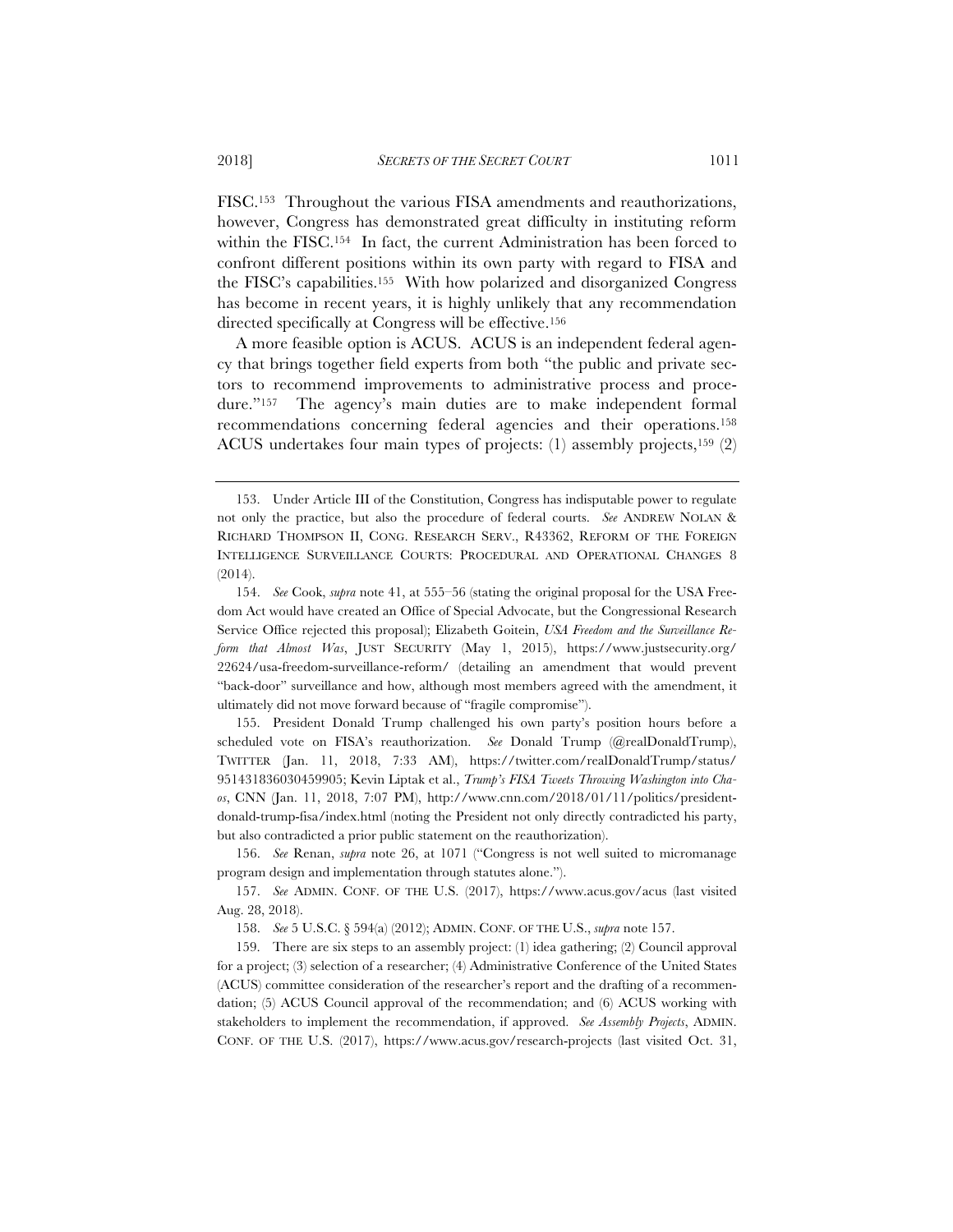Office of the Chairman projects,<sup>160</sup> (3) recommendations, and (4) requests for proposals (RFPs).161 While ACUS cannot make binding law, its recommendation can become binding law when the recommendation is (1) adopted by a federal agency or (2) adopted through legislative rulemaking.162

### *B. Recommendation: The Independent Advocate Ombudsman Office*

The question that looms over the FISC is how to create an oversight institution that is capable of governing an administrative and judicial regime.163 To avoid repeating past shortcomings of the FISC, this Comment recommends that ACUS, through its independent research, endorse an independent advocate ombudsman office to oversee the FISC.164 The ombudsman office would be an independent office, whose personnel serve as an independent party in a FISA application or certification hearing and are required to advocate on behalf of individuals or groups targeted by the surveillance.165 The most difficult component of establishing this office will be for Congress to approve and sign the ACUS recommendation into law.166 If and when this is achieved, it will provide an easier pathway for implementation.167

163. *See* Renan, *supra* note 26, at 1048.

<sup>2018).</sup>

<sup>160.</sup> Narrow and specific working groups are established by the Office of the Chairman to research various administrative rules, regulations, and policies of administrative agencies. *See Office of the Chairman Projects*, ADMIN. CONF. OF THE U.S. (2017), https://www.acus.gov/ office-chairman-projects (last visited Oct. 31, 2018).

<sup>161.</sup> Requests for Proposals (RFPs) are requests for consultants to undertake research projects. *See* ADMIN. CONF. OF THE U.S., REQUEST FOR PROPOSALS—AUGUST 14, 2017: PUBLIC ENGAGEMENT IN RULE MAKING (2017).

<sup>162.</sup> *See generally* DAVID LEWIS & JENNIFER SELIN, ABOUT THE ADMINISTRATIVE CONFERENCE OF THE UNITED STATES*,* SOURCEBOOK OF THE U.S. EXEC. AGENCIES (Administrative Conference of the United States, 1st ed. 2012) (noting the ways in which a recommendation can become binding law).

<sup>164.</sup> Some commenters have suggested that an independent overseer can better respond to the aggregation and spillover problems that are a chronic complication of the federal government's programmatic surveillance. *See id.* at 1075.

<sup>165.</sup> *See generally Frequently Asked Questions*, INT'L OMBUDSMAN ASS'N, https://www.om budsassociation.org/Resources/Frequently-Asked-Questions.aspx (last visited Oct. 31, 2018) (describing what an organizational ombudsman is and how it can operate).

<sup>166.</sup> *See* Adoption of Recommendations, 82 Fed. Reg. 31,039 (July 5, 2017) (affirming ACUS recommendations are not binding but must be adopted by the agency at which it is directed).

<sup>167.</sup> The ACUS recommendation will provide the necessary information as to why an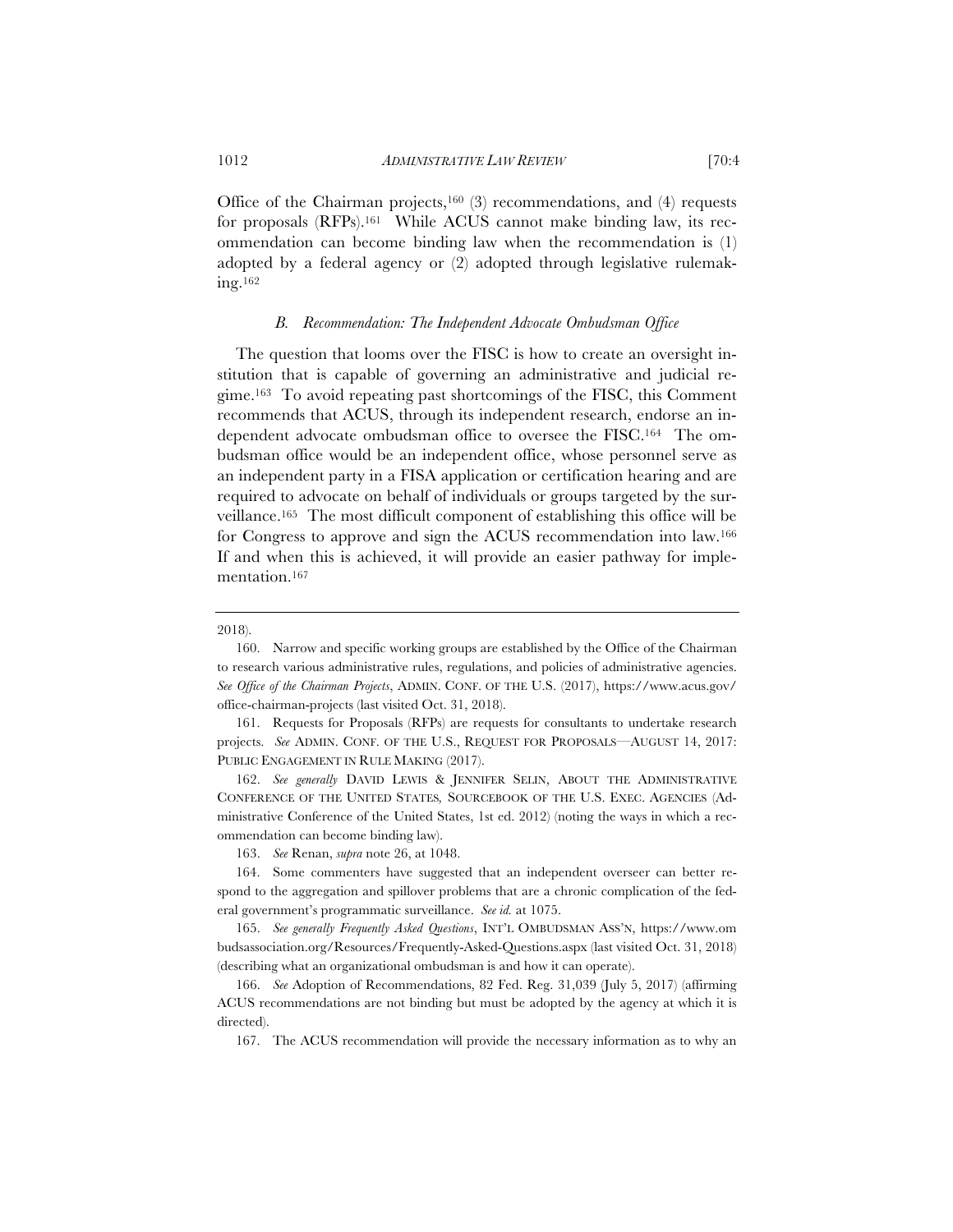The establishment of an ombudsman office would help the FISC improve procedures while advocating on behalf of individuals, a party completely absent in the FISC's current ex-parte proceedings.168 Specifically, the ombudsman office would be tasked with (1) identifying significant or new issues of concern, (2) being present at all application and certification hearings, (3) supplying the court with additional arguments, and (4) developing procedures that allow for follow-up on warrant applications and certifications.169 In addition, the ombudsman office shall embody "three core standards of practice: (1) independence, (2) confidentiality, and (3) impartiality."170

This is not a new idea; comparable courts are known to employ an ombudsman office.171 For instance, when the Swedish Defense Intelligence Court (the Swedish counterpart to the FISC) approves a new target application, the ombudsperson must be present at all hearings and is authorized to raise objections concerning citizens' rights.172 Closer to home, U.S. courts and federal agencies also have some form of an ombudsman or inspector general.<sup>173</sup> As an independent agency, the ombudsman office will serve as a transparent intermediary between the FISC and the public.

ombudsman office will give the court more oversight. *See* LEWIS & SELIN, *supra* note 162 (explaining that the sole purpose of ACUS is to objectively study how to improve administrative processes; thus, by the time the recommendation has passed the ACUS full body, the investigatory work, research, and analysis are completed, allowing Congress to consider the recommendation instead of employing time consuming resources into research and analysis).

<sup>168.</sup> *See* Admin. Conf. of the U.S., Recommendation 2016-5, *The Use of Ombuds in Federal Agencies*, 81 Fed. Reg. 94,316, 94,317 (Dec. 23, 2016).

<sup>169.</sup> *See id.* 

<sup>170.</sup> *See id.* at § 1, 94,318.

<sup>171.</sup> Sweden has an ombudsperson that must authorize all surveillance operations. *See* Elizabeth Pond, *What the NSA Can Learn From Sweden*, WORLD POL'Y BLOG (Aug. 9, 2013, 11:31 AM), http://www.worldpolicy.org/blog/2013/08/09/what-nsa-can-learn-sweden*.*

<sup>172.</sup> *Id.*

<sup>173.</sup> The Office of the Citizenship and Immigration Services Ombudsman is the most analogous to what the FISC needs; it provides individual case assistance and makes recommendations to improve the agency. *See CIS Ombudsman*, U.S. DEP'T OF HOMELAND SEC., https://www.dhs.gov/topic/cis-ombudsman (last visited Oct. 31, 2018). *But see Office of the Ombudsman*, U.S. DEP'T OF STATE, https://www.state.gov/s/ombudsman/ (last visited Oct. 31, 2018) (informally handles work place conflicts and does not participate in adjudicative or administrative procedures).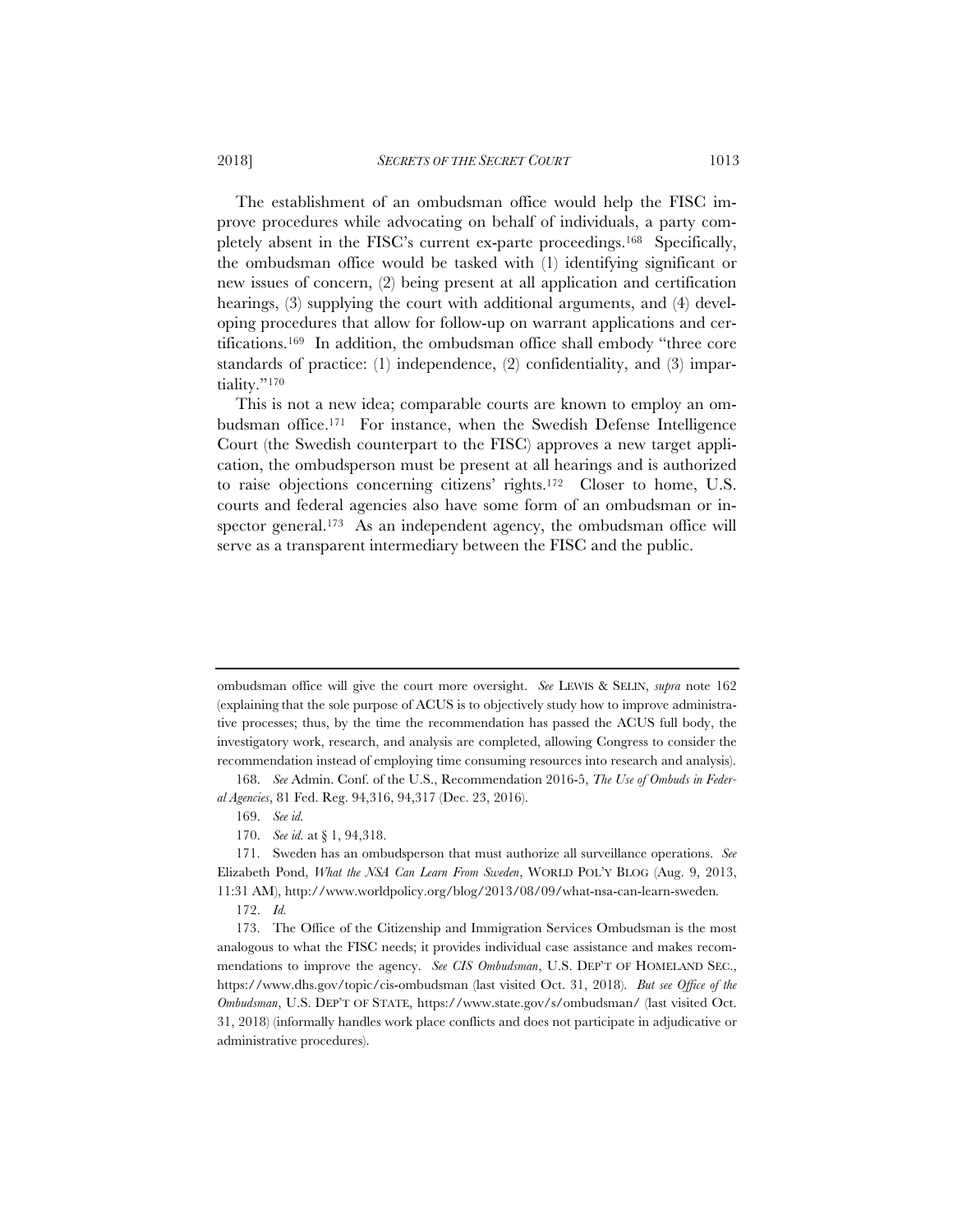#### *1. Creation of the Ombudsman Office*

To achieve a functional and effective ombudsman office, several steps must first be taken. First, the issue of lack of oversight and the protection of civil liberties and privacy interests concerning the FISC would have to be taken up by ACUS.174 After the report has been drafted, an ACUS committee must make a recommendation for an ombudsman office.175 Subsequently, the ACUS full body will consider the recommendation.176 Once approved by the full body, Congress must take up the recommendation through legislation for it to become law.177

There are no defined organizational structures to provide for the creation of an ombudsman office.178 However, there are two main avenues in which an ombudsman office can be chosen: (1) ombudsman personnel can be hired internally, including former FISC judges or staff attorneys, or (2) ombudsman personnel can be hired externally.179 With the highly confidential and secretive nature of the FISC, the ombudsman office will have to employ licensed attorneys with the highest security clearance, who are experts in national security, technology, and constitutional law. The ombudsman office need not be limited to one attorney, as there can be multiple attorneys who are experts in the respective fields previously mentioned. To ensure the office acts within its scope, the ombudsman office must participate in professional trainings, such as those authored by the International Ombudsman Association.180 These securities and processes will help the newly chosen ombudsman office transition into the role of overseer of the most secret court in the United States.

<sup>174.</sup> This could be as simple as ACUS publicizing an RFP or as complex as the Office of the Chairman creating a working group to research the issue. *See generally Assembly Projects*, *supra* note 159 (laying out the steps of ACUS's research and recommendation process).

<sup>175.</sup> ACUS has previously authored reports and recommendations for an ombudsman in federal agencies and has explored ex-parte communications in informal rulemaking. *See generally Completed Projects*, ADMIN. CONF. OF THE U.S., https://www.acus.gov/past-projects (last visited Oct. 31, 2018).

<sup>176.</sup> *See Assembly Projects*, *supra* note 159.

<sup>177.</sup> *See* Adoption of Recommendations, 82 Fed. Reg. 31,039 (July 5, 2017).

<sup>178.</sup> *See Frequently Asked Questions*, *supra* note 165.

<sup>179.</sup> *Id.* (noting that internally hired ombudsmen can be more attractive because they have the preexisting knowledge of how the agency works).

<sup>180.</sup> *Id.* (explaining the different training materials and courses provided).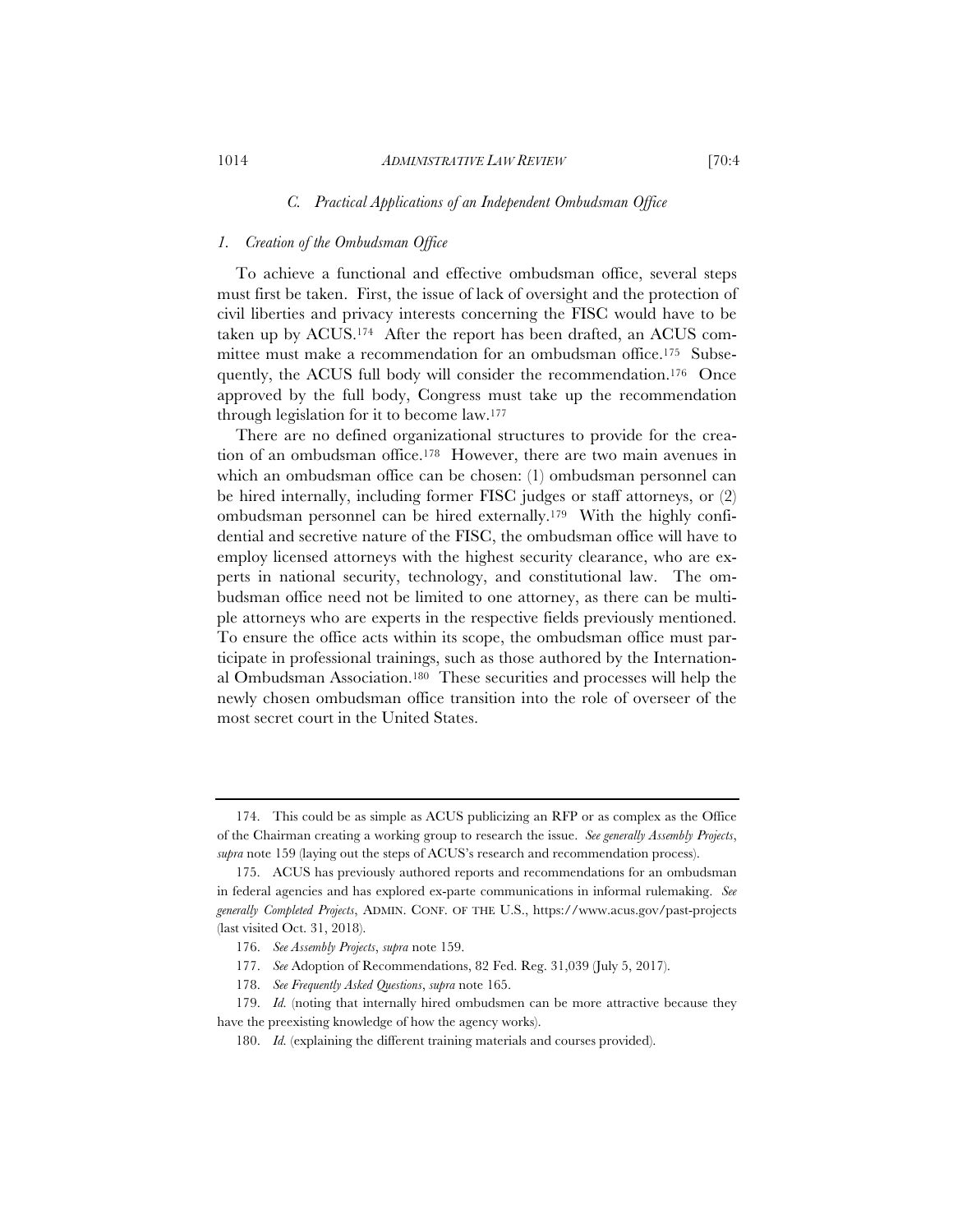#### *2. Standing*

Creating an ombudsman office with authority to argue against the government may raise substantial constitutional standing issues.<sup>181</sup> For the ombudsman office to have standing before the FISC, the office must be completely independent from the federal government.182 Otherwise, there will be potential roadblocks to establishing standing before the court.<sup>183</sup>

Individually speaking, the ombudsman will have authority to litigate in FISC proceedings. To the extent that the ombudsman's role fits within the traditional scope of the rights of the defense—such as the guaranteed right to appeal—the argument could plausibly be made that the ombudsman office violates the Constitution.184 To the contrary, FISA proceedings are merely incidental to the FISC's Article III powers and therefore need not independently satisfy the case or controversy requirement.185 Because warrant applications and certifications presented to the FISC—as well as warrants presented to district courts—are not the main function of the judiciary, the requests become incidental.186 Thus, allowing an ombudsman to appear before and obtain relief from the FISC would be constitutionally valid.187

In the alternative, if standing requirements cannot be avoided, the ombudsman may still have standing via the Fourth Amendment Rights of Third Party Customers Doctrine (Third Party standing).188 Under Third Party standing, the FISC may adjudicate a case when the request for relief is premised on the assertion of third party federal rights—such as a Fourth Amendment violation.<sup>189</sup> However, to have Third Party standing, the liti-

<sup>181.</sup> *See* Squitieri, *supra* note 44, at 199; *see also supra* note 105 and accompanying text.

<sup>182.</sup> *See* ANDREW NOLAN ET AL., CONG. RESEARCH SERV., R43260, REFORM OF THE FOREIGN INTELLIGENCE SURVEILLANCE COURTS: INTRODUCING A PUBLIC ADVOCATE 39 (2014) (embodying not only a separation of powers argument but also one of standard practices).

<sup>183.</sup> *Id.* at 39–40 (reaffirming the notion that the government cannot sue itself under the Constitution).

<sup>184. &</sup>quot;It is generally recognized that 'only a named party is entitled to litigate on the merits.'" *See* ANDREW NOLAN & RICHARD THOMPSON II, *supra* note 153, at 15.

<sup>185.</sup> *See id.* at 16–17 (explaining that when the judiciary is engaging in an atypical function, the typical constraints of Article III—standing, mootness, or ripeness— would not govern).

<sup>186.</sup> *See id.* at 17–18

<sup>187.</sup> *See id.* at 20 (assuming the FISA proceedings are incidental to the FISC's Article III powers).

<sup>188.</sup> *See supra* note 125 and accompanying text.

<sup>189.</sup> See Brian Charles Lea, *The Merits of Third-Party Standing*, 24 WM. & MARY BILL RTS.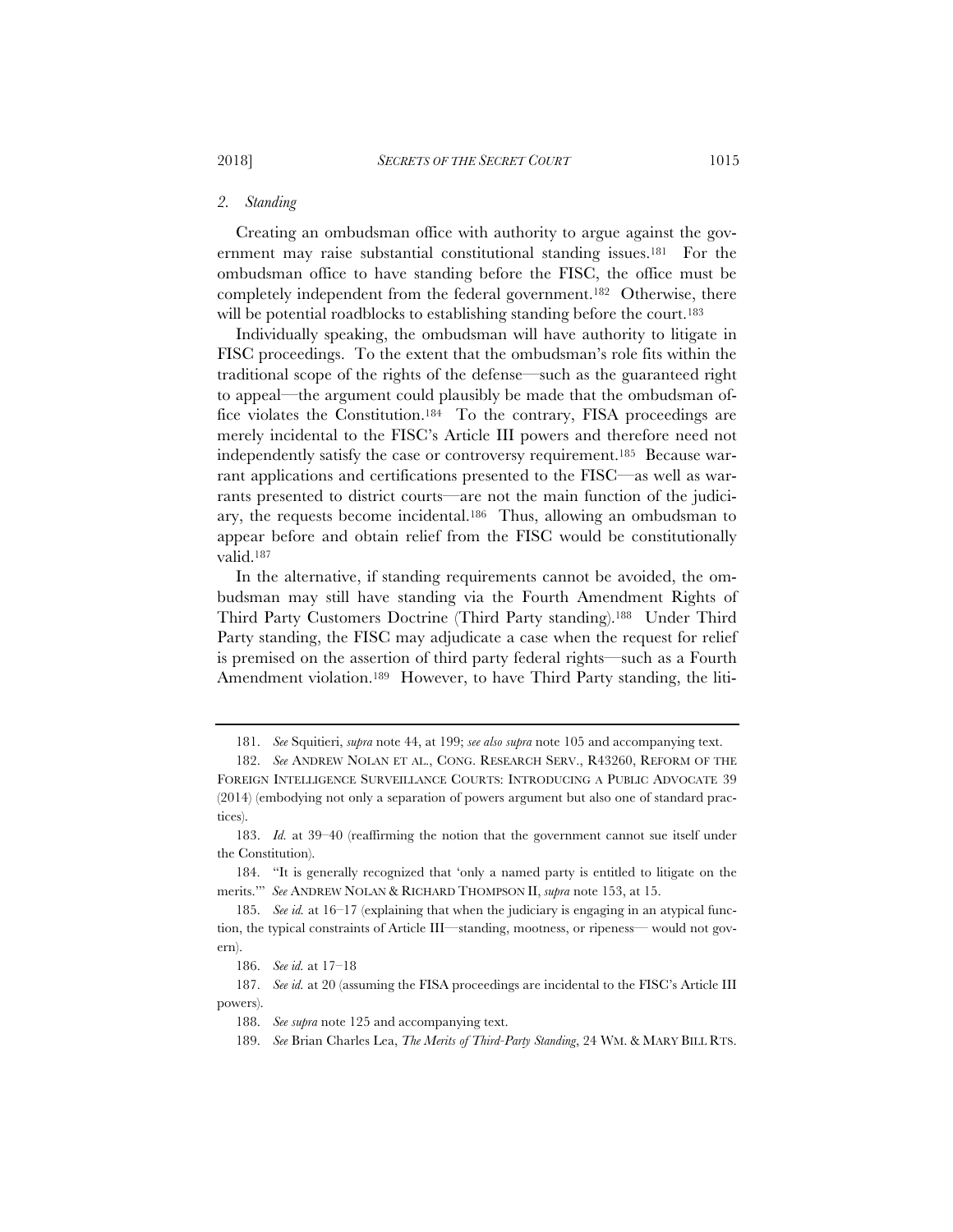gant must have a "close relation" to the absent party and "some hindrance" must prevent the third party from bringing the claim.190 Because the ombudsman office's enabling statute will grant the ombudsman authority to represent absent parties, the "close relation" prong can arguably be met.191 Furthermore, "hindrance" is easily met because the named parties in the application and certification are prohibited from knowing about the proceedings against them.192 Thus, the ombudsman office could have effective standing to be present before the FISC and FISCR.

# *3. Judicial Review of FISC Actions*

It is imperative to note judicial review of the ombudsman office itself is absent from the subsequent analysis because it cannot exist.193 Thus, this section focuses on what the process of judicial review within the FISC will look like with the addition of the ombudsman office. Another preliminary matter that must be mentioned is that judicial review of applications and certifications in this context is unique because it will take place under the APA and not under the traditional review that takes place among other Article III courts.194

Beginning with the presumption that the requirements of judicial review under the APA are met,<sup>195</sup> the ombudsman office can petition for review of FISC decisions under the favorable presumption of judicial review.196 This

J. 278, 290 (2015) (referencing *Osborn v. Bank of the U.S.*). *But see* NOLAN ET AL., *supra* note 182, at 28 (noting there is a general presumption against Third Party standing and to overcome the presumption, Third Party standing must be explicitly authorized in the statute).

<sup>190.</sup> *See* NOLAN ET AL., *supra* note 182, at 28 (referencing Warth v. Seldin, 422 U.S. 490, 498 (1975)).

<sup>191.</sup> Because the authority is embedded in a legal obligation to represent privacy interests of surveillance targets, the "close relation" criteria is satisfied. *See id.* at 34.

<sup>192.</sup> *See supra* note 11.

<sup>193.</sup> The ombudsman office can only be established through congressional authority, and challenges to congressional acts are constitutional claims. *See* Marbury v. Madison, 5 U.S. 137, 137 (1803).

<sup>194.</sup> Instead of reviewing the application or certification de novo, the review will look to see whether the application or certification was granted properly, pursuant to FISA minimization procedures and the Constitution. *See generally* 5 U.S.C. § 706 (2012) (describing that judicial review includes the interpretation of statutory and constitutional provisions).

<sup>195.</sup> *See supra* notes 100–104 and accompanying text (asserting all pre-requisites to judicial review, except standing, are arguably met under FISA); *see also supra* Section IV.C.2. (asserting standing can indeed exist for the ombudsman office).

<sup>196.</sup> *See* Robert Holland, *Statutory Preclusion of Judicial Review Under the Administrative Procedure Act*, 1976 DUKE L.J. 431, 433 (explaining the Supreme Court has recognized this favorable presumption).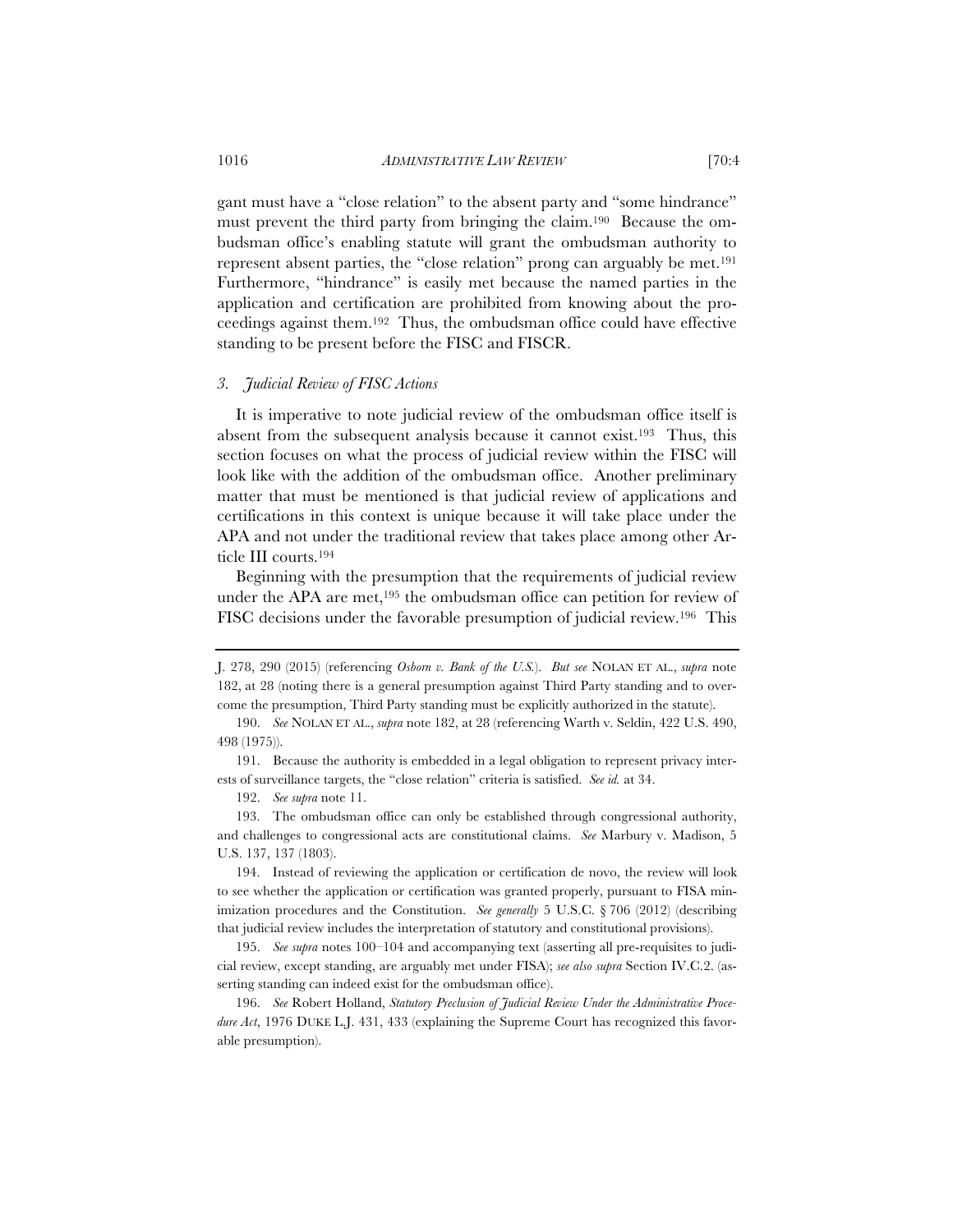Comment concedes that pre-enforcement review is unavailable under the FISC in the application and certification context,<sup>197</sup> so the focus is on what the process of judicial review will look like with the addition of the ombudsman office.

When Congress implements ACUS's recommendation, judicial review will look largely the same as what it currently looks like in regard to production orders.198 Under judicial review of production orders, the reviewing judge must determine whether the order meets the requirements set forth in FISA.199 Because this standard of review is not de novo, it is plausible that judicial review in this context can employ the *Chevron* deference standard, and subsequently, judicial review can look similar for certification and application proceedings.200

First, the ombudsman needs to file a judicial review action with the FISCR if it determines the FISC has exceeded statutory or constitutional authority. Once on the FISCR's docket, the court will have to first determine step zero: whether Congress gave the FISC the power to delegate interpretational authority.201 The answer will likely be in the affirmative because the FISC is the only court in the country authorized to grant, deny, or modify joint domestic and foreign surveillance warrants.202 As long as it can be demonstrated that Congress gave the FISC the power to implement FISA via binding adjudications, step zero is satisfied.203

Once the FISCR has found in the affirmative on step zero, it will move

<sup>197.</sup> Pre-enforcement review must be premised on two requirements: (1) fitness of the issues and (2) hardship of the parties. *See supra* notes 120–121. Pre-enforcement review fails the second prong of the test because, contrary to *Yahoo!*, there are no legal obligations surrounding the surveillance targets (such as fines), but rather, government authorization to perform a task. *See In re* Directives to Yahoo! Inc. Pursuant to Section 105b of the Foreign Intelligence Surveillance Act, No. 08-01, 2008 WL 10632524, at \*3 (FISA Ct. Rev. Aug. 22, 2008) (distinguishing production orders from applications or certifications for surveillance).

<sup>198.</sup> *See* 50 U.S.C. § 1861(f) (Supp. III 2016) (allowing judicial review of production orders).

<sup>199.</sup> *See* 50 U.S.C. § 1805(b) (2012) (noting the standard of review is not de novo).

<sup>200.</sup> *See* Chevron U.S.A., Inc. v. Nat. Res. Def. Council, Inc., 467 U.S. 837, 837–38 (1984) (explaining that judicial review via *Chevron* is appropriate in cases of statutory construction). *See generally* 5 U.S.C. § 706 (2012) (noting under the APA, judicial review is of statutory and constitutional provisions, as well as some decisions of fact).

<sup>201.</sup> *See* Merrill & Hickman, *supra* note 111, at 912.

<sup>202.</sup> *See* MCADAMS, *supra* note 2, at 2.

<sup>203.</sup> *See* Merrill & Hickman, *supra* note 111, at 837 (explaining how to prove congressional delegation of authority to an agency to satisfy step zero).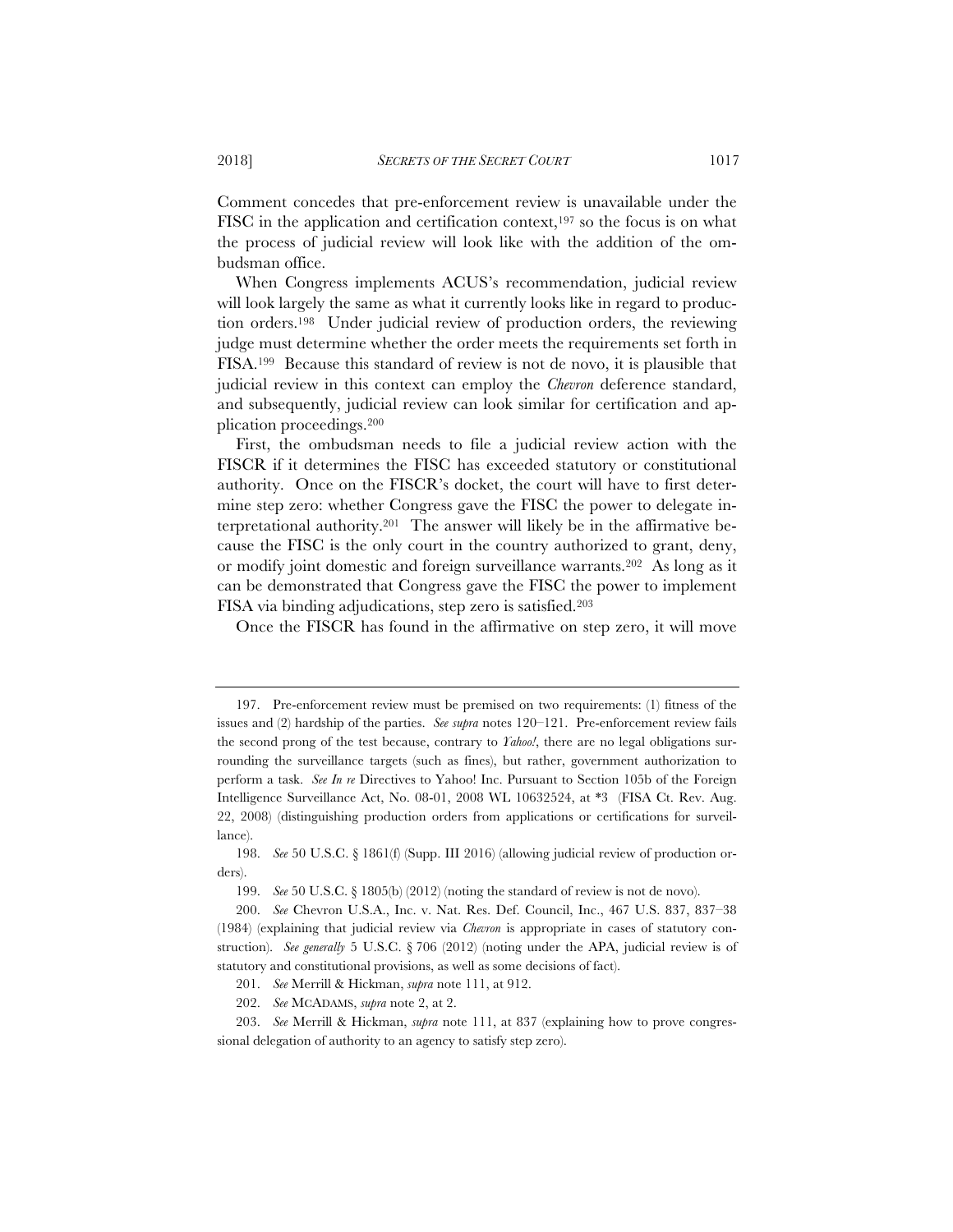on to the *Chevron* deference analysis.204 The first question will be whether Congress has directly spoken to the specific issue involved in the judicial review action.205 The FISC is given an enormous amount of discretion to interpret statutes and promulgate binding precedent.206 Because of this, Congress is silent with respect to *how* the FISC interprets FISA regulations, and does not specifically state how far the Fourth Amendment reaches in regard to surveillance applications and certifications, leaving it up to the court to determine.207 The next question will be whether the FISC's ruling on the certification or application is based on a permissible interpretation of FISA.208 Unfortunately for the ombudsman, it is highly unlikely the FISCR would overrule its lower court and hold that the FISC's interpretation of FISA was wrong.209

Although the process of judicial review under the APA will most likely lead to the disappointing result of reaffirming the FISC and reaffirming potential violations of individual freedoms, this is a significant step for a court known to have little to no checks. The process and ability of an independent ombudsman office to institute an extra check on applications or certifications greatly reduces the risk of potential violations slipping through the cracks. Instead, under this recommendation, there are two checks to ensure Fourth Amendment compliance: (1) the ombudsman presenting constitutional arguments at the initial FISC hearing and (2) if the ombudsman deeply believes constitutional violations are at stake, it may petition the FISCR for review. While not perfect, mandating an ombudsman office is better and more productive than the amici who are subject to the court's complete discretion.

<sup>204.</sup> *See id.* at 834–35.

<sup>205.</sup> *See Chevron*, 467 U.S. at 842–43 (describing *Chevron* deference).

<sup>206.</sup> *See* 50 U.S.C. § 1803(h) (2012) (granting the FISC the inherent authority to hear, grant, and determine compliance with applications for electronic surveillance); *see also In re* Sealed Case, No. 02–001 (FISA Ct. Rev. Nov. 18, 2002) (explaining that the duties of the FISCR are to review whether the FISC interprets and uses existing law correctly).

<sup>207.</sup> *See In re* Certified Question of Law, 858 F.3d 591, 595 (FISA Ct. Rev. 2016) (determining whether sections of FISA as applied to the application complied with the Fourth Amendment).

<sup>208.</sup> *See Chevron*, 467 U.S. at 842–43 (noting the second prong in the *Chevron* deference test).

<sup>209.</sup> In the only available FISCR opinion on the FISC website, the FISCR found the FISC's interpretation of a statute valid and not outside its statutory interpretation. *See In re Certified Question of Law*, 858 F.3d at 595.